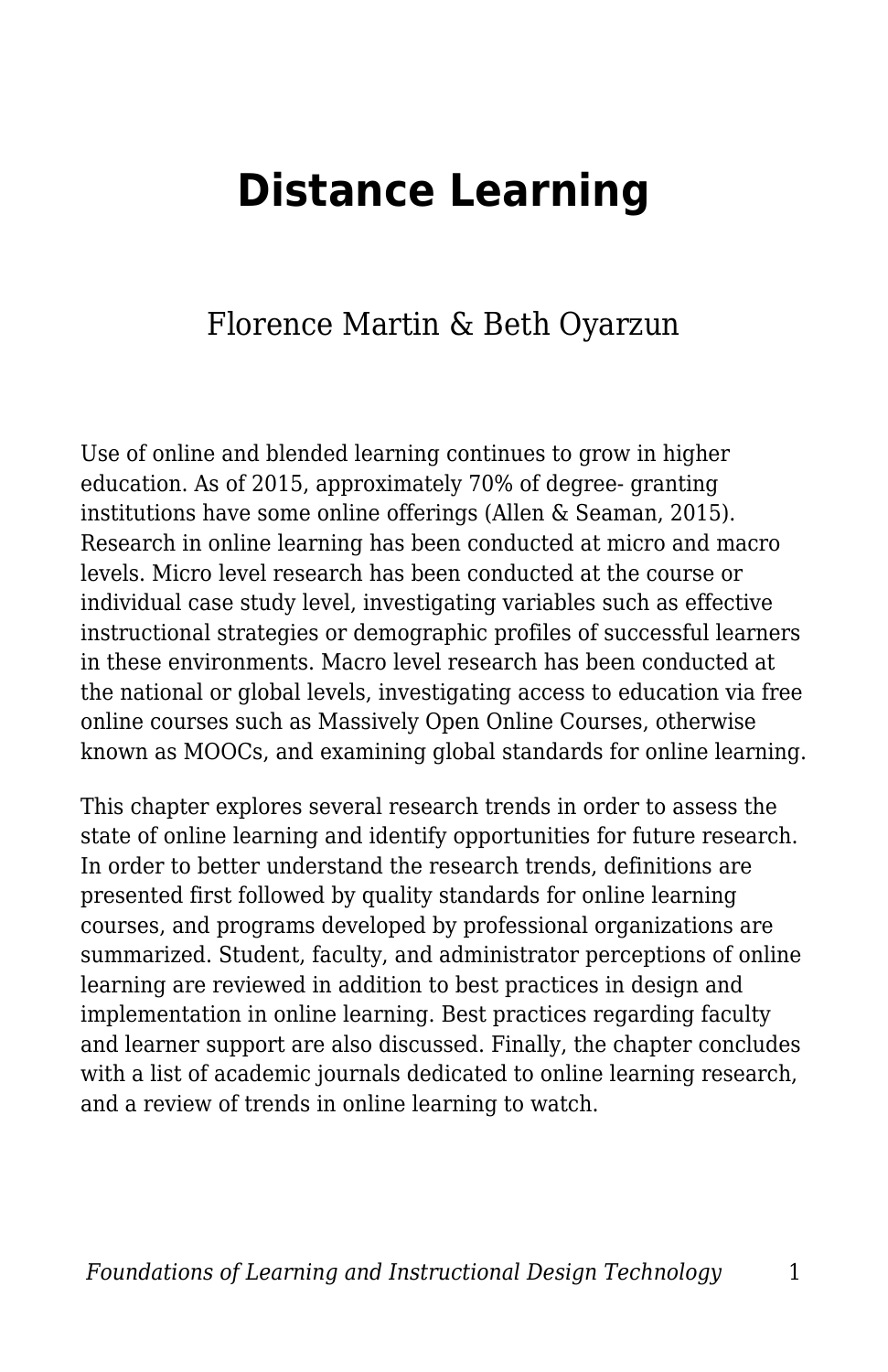## **Definitions of Delivery Methods**

In this section, we briefly define the various terms involved with online delivery methods.

| <b>Asynchronous</b><br>online learning | A course where most of the content is<br>delivered online and students can<br>participate in the online course from<br>anywhere at anytime. There are no real<br>time online or face-to-face meetings.                                            |
|----------------------------------------|---------------------------------------------------------------------------------------------------------------------------------------------------------------------------------------------------------------------------------------------------|
| Synchronous online<br>learning         | A course where most of the content is delivered<br>online and students can participate in courses<br>from anywhere. There are real time online<br>meetings and students login from anywhere but<br>at the same time to participate in the course. |
| MOOC                                   | These are Massive Open Online Courses where<br>an unlimited number of students can access the<br>open source content free of cost.                                                                                                                |
| Blended/Hybrid                         | A course with a combination of face-to-face and<br>asynchronously online delivery with a<br>substantial portion of the course delivered<br>online.                                                                                                |
| Blended<br>Synchronous                 | A combination of face-to-face and synchronously<br>online students in the course.                                                                                                                                                                 |
| Multi-Modal                            | A combination of synchronous and<br>asynchronous online learning in the course.                                                                                                                                                                   |

**Table 1.** Definition of Online Delivery Methods

Distance education and online learning are terms that are often used interchangeably. However, online learning and its components are encompassed within distance education, which contains two components that are not representative of online learning: correspondence courses and satellite campuses. Figure 1 is a visual representation of the delivery methods of distance education.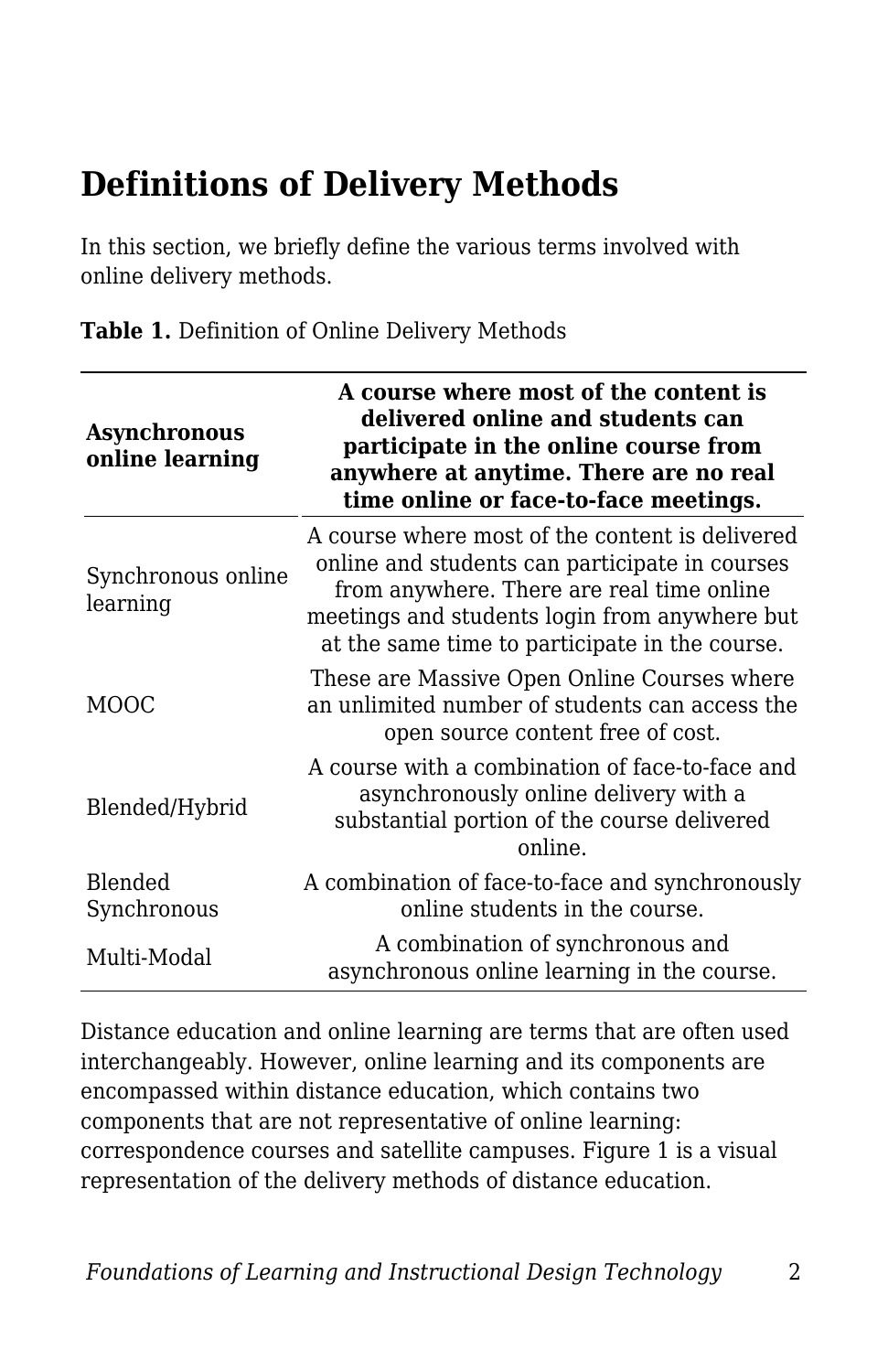

Figure 1. Online Learning Delivery Methods

# **Standards and Frameworks for Online Learning**

Various standards and frameworks are available for instructors and administrators to use when designing and implementing online learning. Shelton (2011) reviewed 13 paradigms for evaluating online learning and suggested a strong need for a common method for assessing the quality of online education programs. Shelton (2011) found that a theme of institutional commitment, support, and leadership was frequently seen in these standards. At least 10 of the standards included an institutional commitment, support, and leadership theme as a primary indicator of quality. Teaching and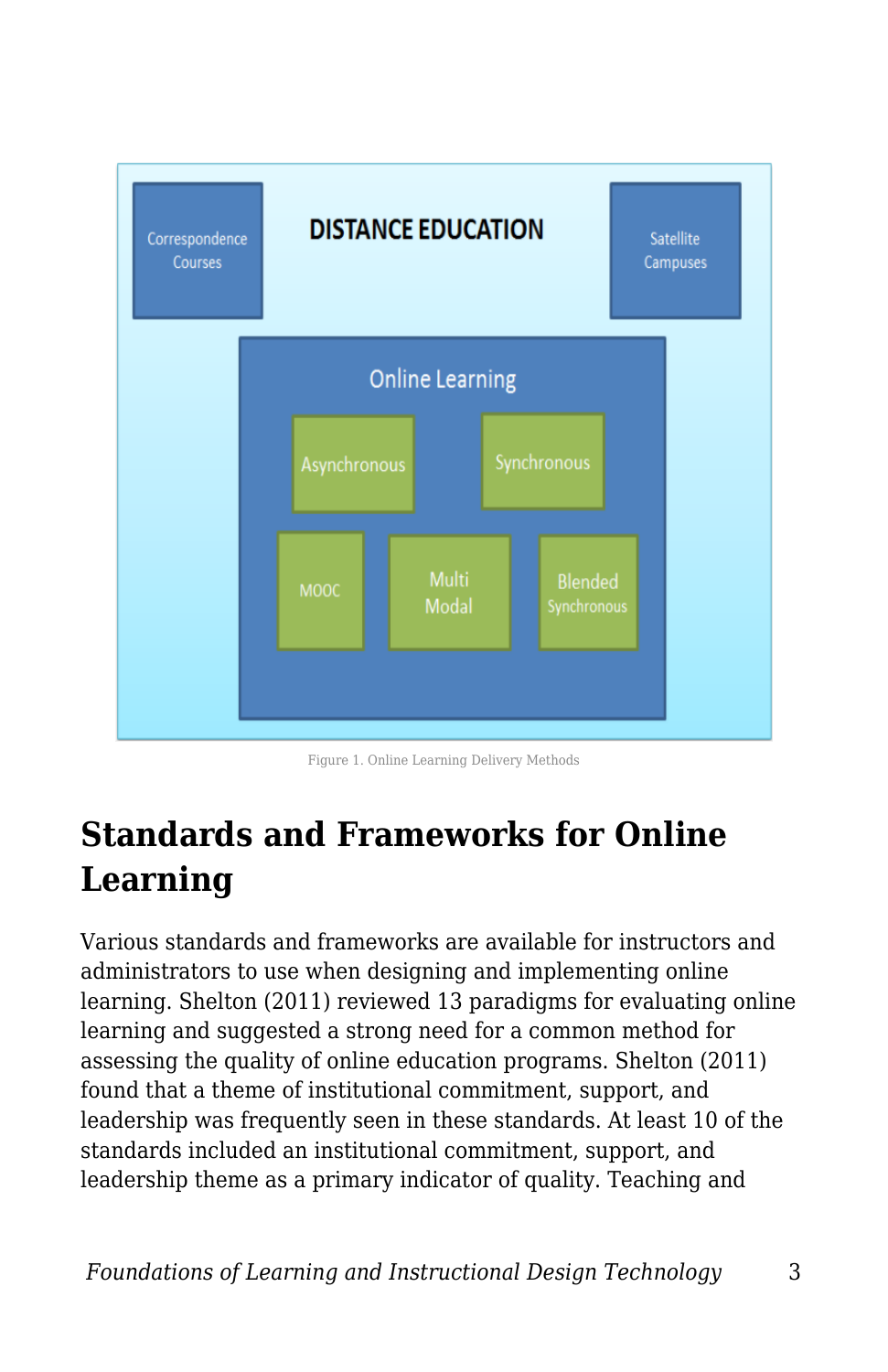learning was the second most cited theme for indicating quality.

Daniel and Uvalic-Trumbic (2013 ) in their review of quality online learning standards list institutional support (vision, planning, and infrastructure), course development, teaching and learning (instruction), course structure, student support, faculty support, technology, evaluation, student assessment, and examination security as elements essential for quality online learning. They also add that to assure quality online learning in higher education the most essential requirement is the institutional vision, commitment, leadership, and sound planning.

Martin, Polly, Jokiaho, and May (2017) on reviewing twelve different global standards for online learning found that the number of standards varied in these documents from 17 to 184 (Table 21). Instructional analysis, design, and development (N=164); student attributes, support, and satisfaction (N=115); and institutional mission, structure, and support (N=102) were the top categories. Course facilitation, implementation, and dissemination  $(N=40)$ ; policies and planning (N=33); and faculty support and satisfaction (N=27) were rated the lowest three.

**Table 2.** Standard Details (Name, Year, Sponsor, Number of Sections and Number of Standards). Used with permission from Martin, Polly, Jokiaho & May (2017).

| <b>Standard Name</b>                                                                   | Year | <b>Sponsor</b>                                                                 | оf | Number Number<br>оf<br><b>Sections Standards</b> |
|----------------------------------------------------------------------------------------|------|--------------------------------------------------------------------------------|----|--------------------------------------------------|
| Quality on the Line: Benchmarks for<br>Success in Internet Based Distance<br>Education | 2000 | Institute for<br>Higher Ed<br>Policy,<br>supported by<br>NEA and<br>Blackboard |    | 24                                               |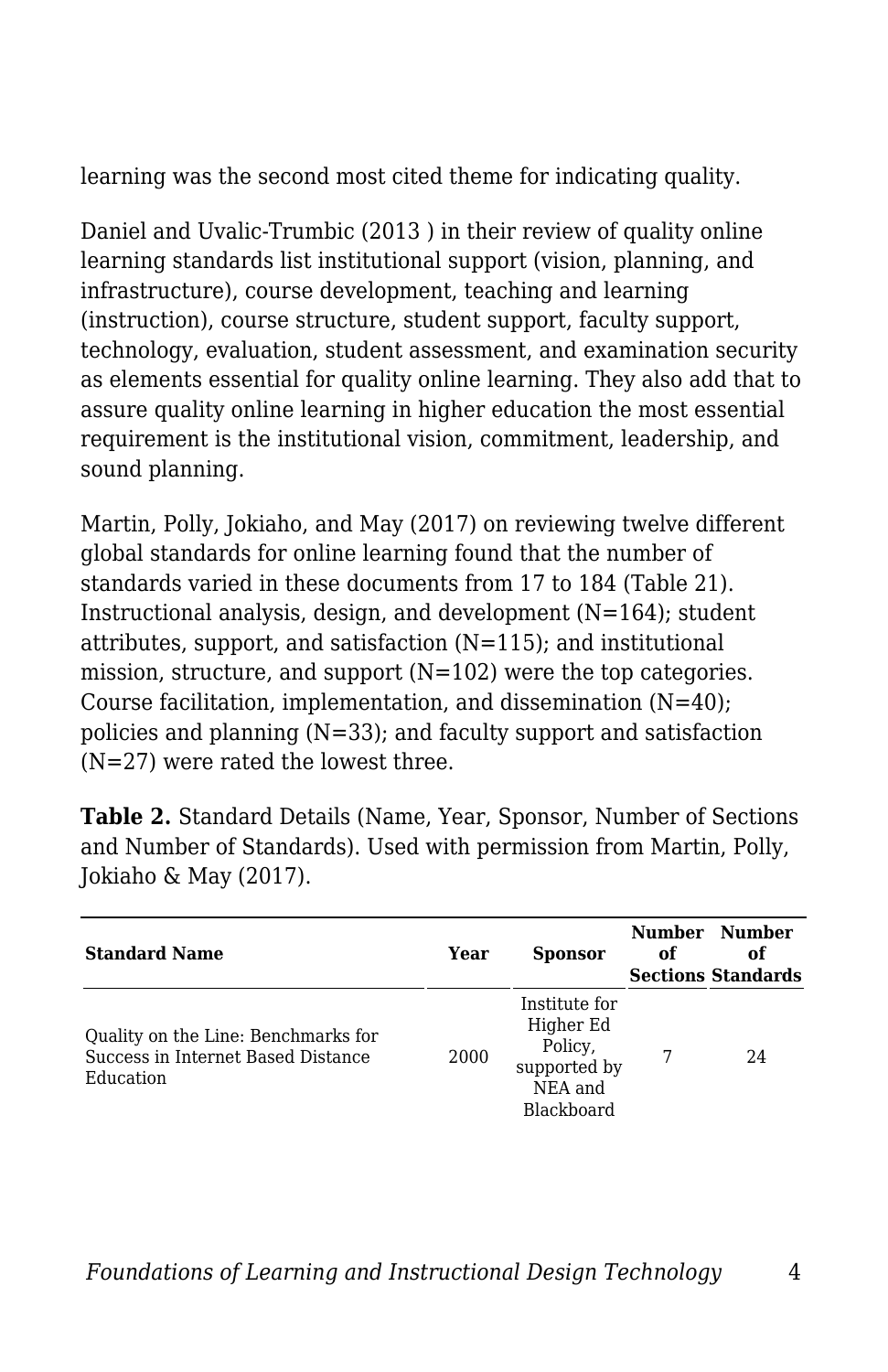| 75  |
|-----|
|     |
| 17  |
| 45  |
| 7   |
| 184 |
| 64  |
| 54  |
| 46  |
| 71  |
| 38  |
|     |

These three analyses of the quality standards and frameworks over time echo similar results that institutional factors such as vision, support, and planning are important indicators of quality online learning.

## **Perception of Online Learning**

Several researchers have examined student, faculty, and administrator perceptions of online learning on various online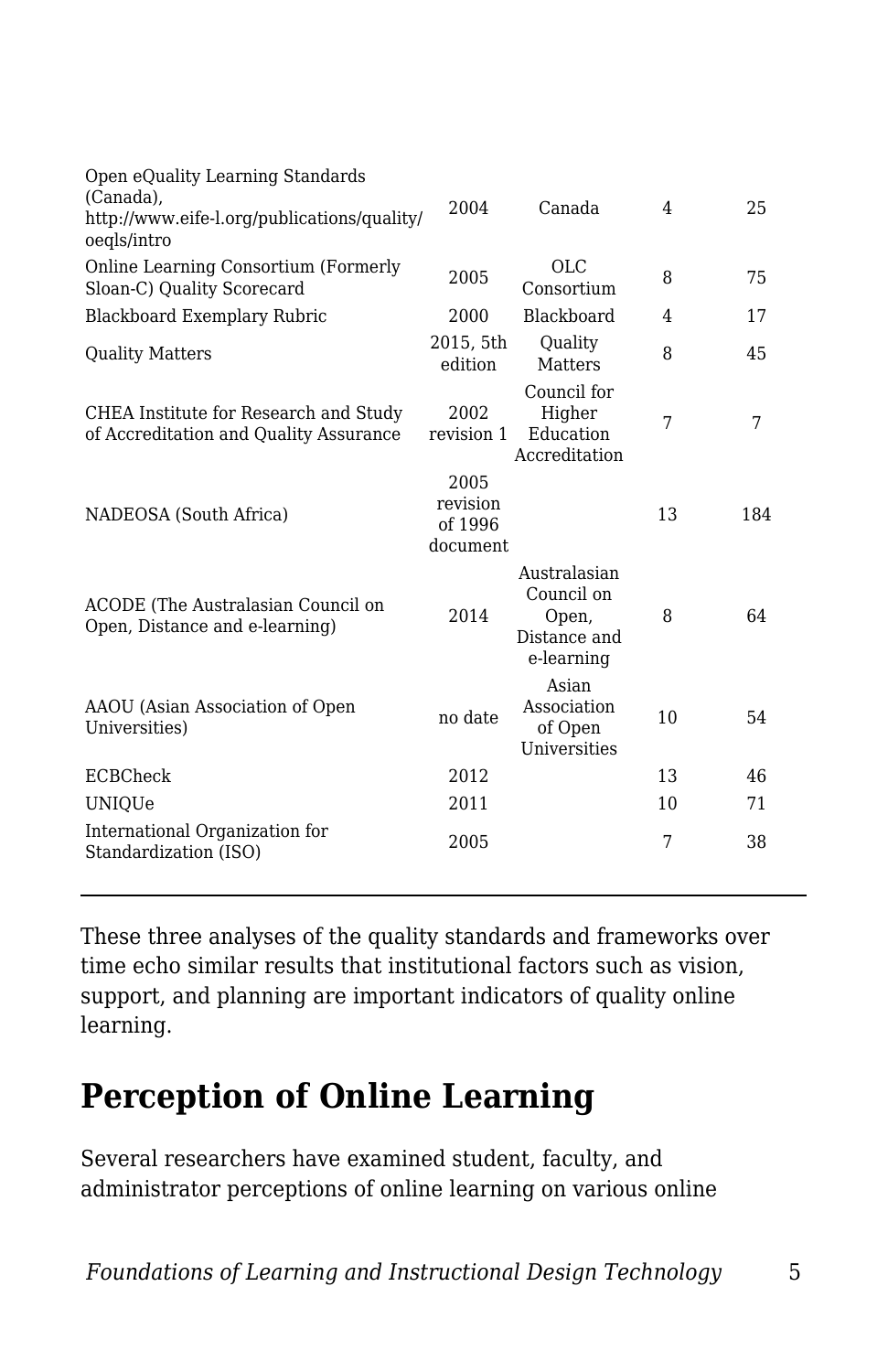learning characteristics. In the following section, research studies on key online learning characteristics are categorized.

#### **Student Perception**

Table 3 summarizes the key perceptions of students on online learning, including benefits and challenges.

| Table 3. Student Perception of Online Learning |  |
|------------------------------------------------|--|
|------------------------------------------------|--|

| <b>Online Learning Characteristics</b>                                  | <b>Research Studies</b>                                                    |
|-------------------------------------------------------------------------|----------------------------------------------------------------------------|
|                                                                         | Schwartzman (2007);<br>Leasure, Davis, & Thievon<br>(2000);                |
| Flexibility and convenience                                             |                                                                            |
|                                                                         | Petrides (2002); Schrum<br>$(2002)$ ; Poole's $(2000)$ ;<br>Karaman (2011) |
| Online discussion helps in providing<br>thoughtful/supporting responses | Meyer (2003);, Petrides<br>(2002);, Vonderwell (2003)                      |
| Belongingness in online learning<br>community                           | Lapointe & Reisette (2008)                                                 |
| Interaction and engagement                                              | Greener (2008); Martin,<br>Parker & Deale (2012)                           |
| Self-aware and self-directed                                            | Greener (2008)                                                             |
| Lack of immediacy                                                       | Petrides (2002); Vonderwell<br>(2003)                                      |
| Lack of sense of community/ feeling<br>isolated                         | Vonderwell (2003); Woods<br>(2002)                                         |

#### **Faculty Perception**

Table 4 summarizes the key perceptions of faculty on online learning, including benefits and challenges.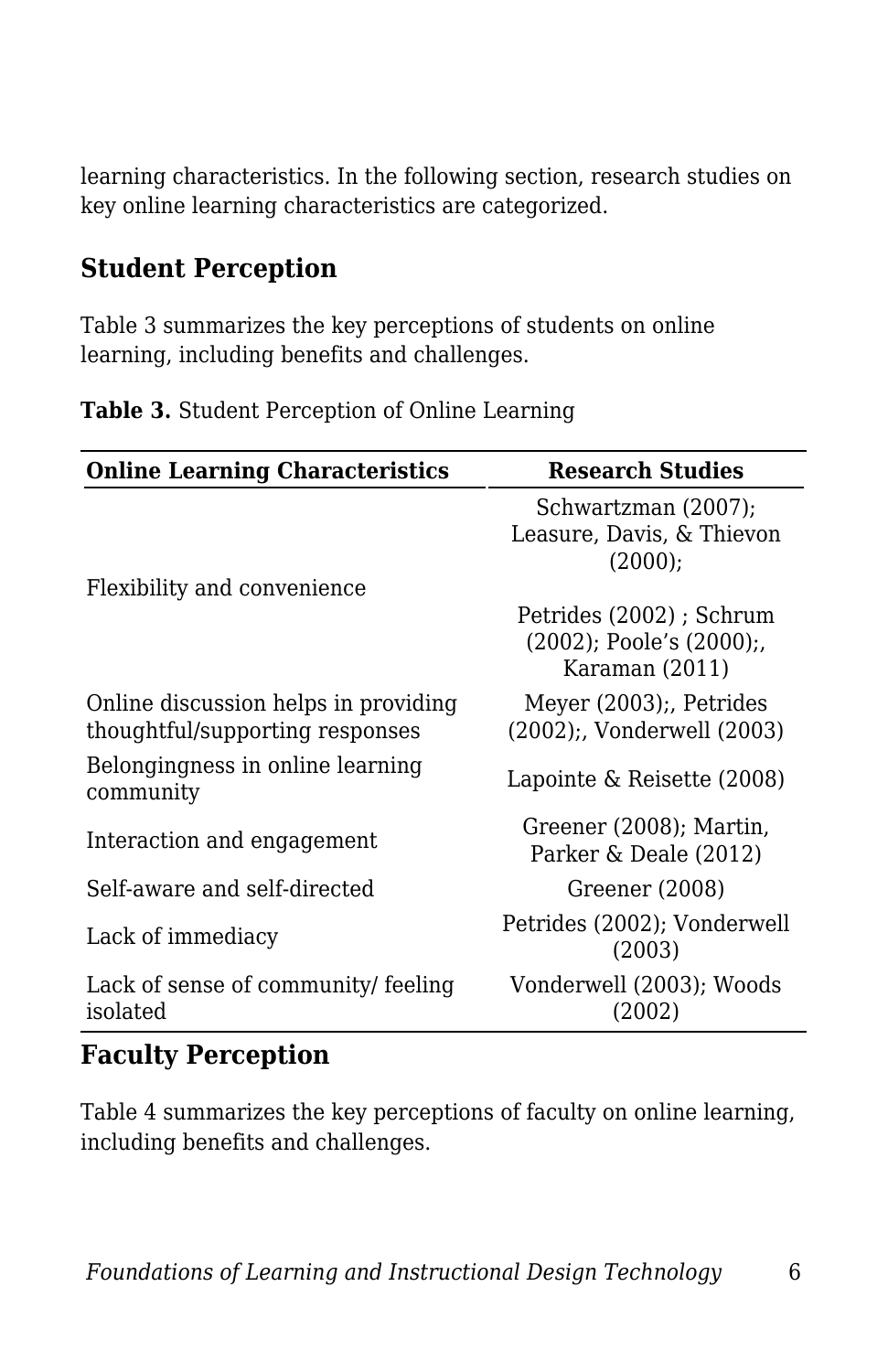|  |  |  | Table 4. Faculty Perception of Online Learning |
|--|--|--|------------------------------------------------|
|--|--|--|------------------------------------------------|

| <b>Online Learning</b><br><b>Characteristics</b> | <b>Research Studies</b>                                                                                          |  |
|--------------------------------------------------|------------------------------------------------------------------------------------------------------------------|--|
| Flexibility                                      | Hiltz, Shea, & and Kim (2007)                                                                                    |  |
| Reach more diverse students                      | Hiltz, Shea, & and Kim (2007);, Bolliger<br>& and Wasilik (2009)                                                 |  |
| Technological difficulties                       | Bolliger & and Wasilik (2009); , Lieblein<br>(2000);, Hunt, Davis, Richardson,<br>Hammock, Akins, & Russ, (2014) |  |
| Workload issues                                  | Bolliger & and Wasilik (2009);<br>Mandernach, Hudson, & Wise, (2013)                                             |  |
| Importance of Institutional<br>Support           | Gaytan (2015);, Martin & and Parker<br>(2014)                                                                    |  |

#### **Administrators Perception**

Table 5 summarizes the key perceptions of administrators on online learning, including benefits and challenges.

| Table 5. Administrator Perception of Online Learning |  |  |
|------------------------------------------------------|--|--|
|                                                      |  |  |

| <b>Online Learning Characteristics</b>                                                                                                                                     | <b>Research</b><br><b>Studies</b>              |
|----------------------------------------------------------------------------------------------------------------------------------------------------------------------------|------------------------------------------------|
| Time, cost, instructional design, instructor<br>student relationships, reward structure, degree<br>programs, policy, training                                              | Rockwell.<br>Schauer, Fritz, &<br>Marx, (1999) |
| Measuring seat time, student outcomes, syllabi<br>consistency, faculty support, faculty input,<br>grading policy and criteria, grading disputes,<br>testing                | Sellani, &<br>Harrington (2002)                |
| Advocacy for online education, staying informed<br>and learning about online education,<br>collaborating with faculty, procedural changes,<br>changes in schemas and roles | Garza (2009)                                   |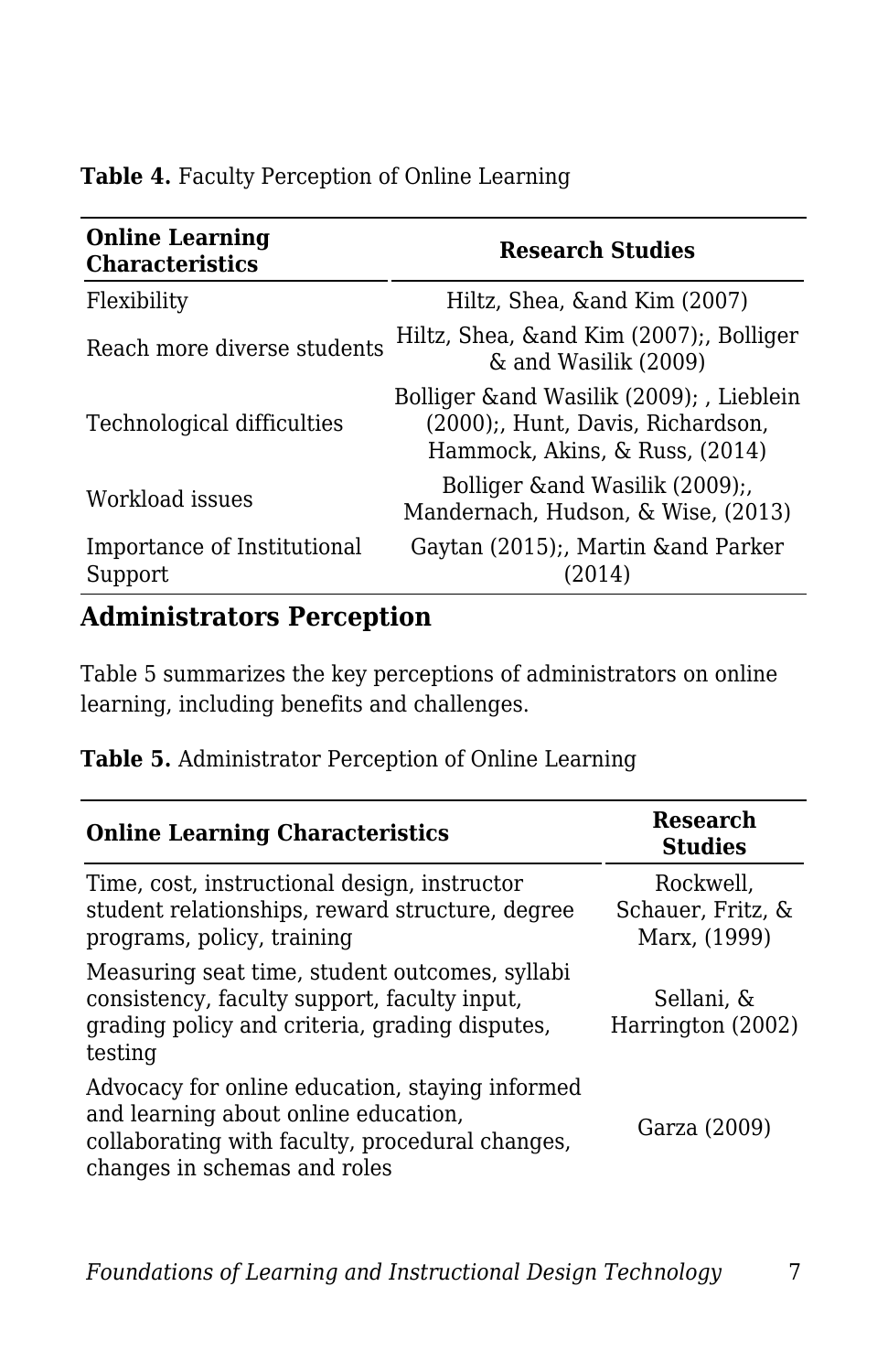Faculty compensation and time; organizational change; and technical expertise, support, and infrastructure for online teaching; institutional direction for online learning

Orr, Williams, & Pennington (2009).

# **Best Practices for Course Design and Implementation**

The research trends in online learning from the course perspective are organized into two sections: course design and implementation. Muilenburg and Berge (2007) conducted a factor analysis study to determine student barriers to online learning. Eight factors were identified: (1) administrative issues, (2) social interaction, (3) academic skills, (4) technical skills, (5) learner motivation, (6) time and support, (7) cost and internet access, and (8) technical problems. Research in online course design and implementation has tried to address these issues. One example is the development and research of the Community of Inquiry framework (Garrison, Anderson, & Archer, 1999) which provides guidelines for faculty and designers to create meaningful interactive learning experiences that increase the level of social interaction.

#### **Course Design**

Recently, Lister (2014) conducted an analysis of online learning literature to identify patterns and themes for the design of online courses. Four themes emerged: course structure, content presentation, collaboration and interaction, and timely feedback. Similarly, Mayes, Luebeck, Ku, Akarasriworn, and Korkmaz (2011) conducted a literature review around six themes to identify specific recommendations for designing quality online courses. The themes used were learners and instructors, medium, community and discourse, pedagogy, assessment, and content. Recommendations identified included structuring courses, developing student-centered interactive learning activities, building collaboration through group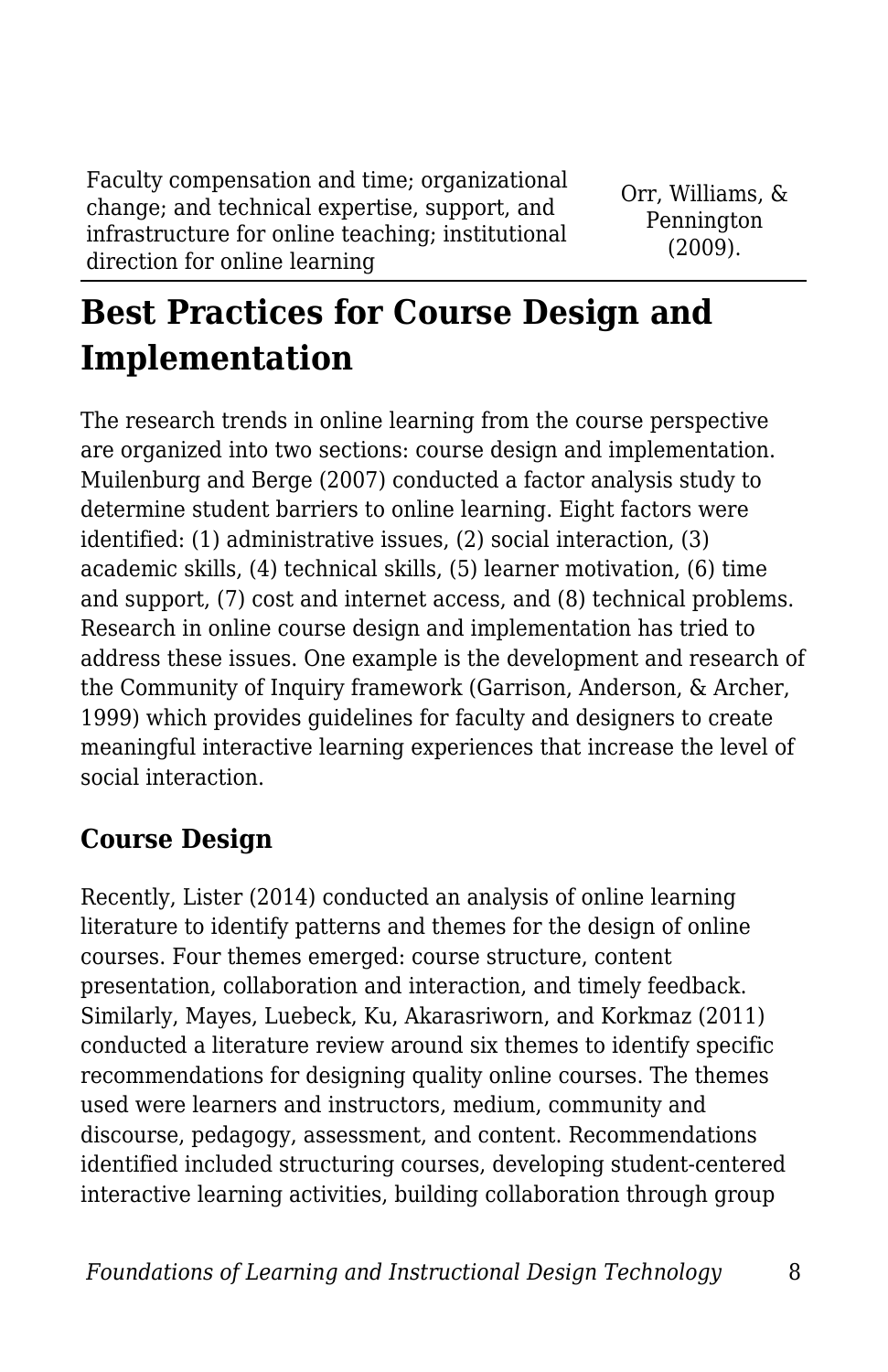projects, incorporating frequent assessments and strategies for equitable scoring such as rubrics, and providing sufficient detail and soliciting student feedback.

Jaggers (2016) developed a course design rubric that assessed organization/orientation, objectives/assessments, interpersonal interaction, and the use of technology for their effects on student achievement. The results showed that well organized courses with specific objectives were more desirable but may not have an impact on student achievement. However, the quality of interpersonal interaction within the courses positively correlated with student grades. The following sections explore research in course design and implementation trends in more depth.

Instructors may have various levels of control over the design of the course structure, depending on organizational philosophies. Lee, Dickerson, and Winslow (2012) defined three approaches to faculty control of course structure: fully autonomous, basic guidelines, and highly specified. When faculty have less control of their course design, the courses are designed by the institution with instructors serving more as facilitators. Regardless of the amount of faculty control, there are basic elements to course structure that research has shown to be effective such as a having a consistent course structure throughout the course (Swan, 2001).

Gamification and the use of games, virtual worlds, and simulations have also gained traction in the online learning research. Gamification is defined as the application of game design elements, such as digital badges, in non-game contexts. Hamari et al. (2014) conducted a literature review of gamification studies and found that gamification can have positive effects, but those effects depended on the context in which the strategies were implemented and the audience. For example, in the context of applying gamification in an educational setting learners experienced increased motivation and engagement. However, some negative outcomes were also identified such as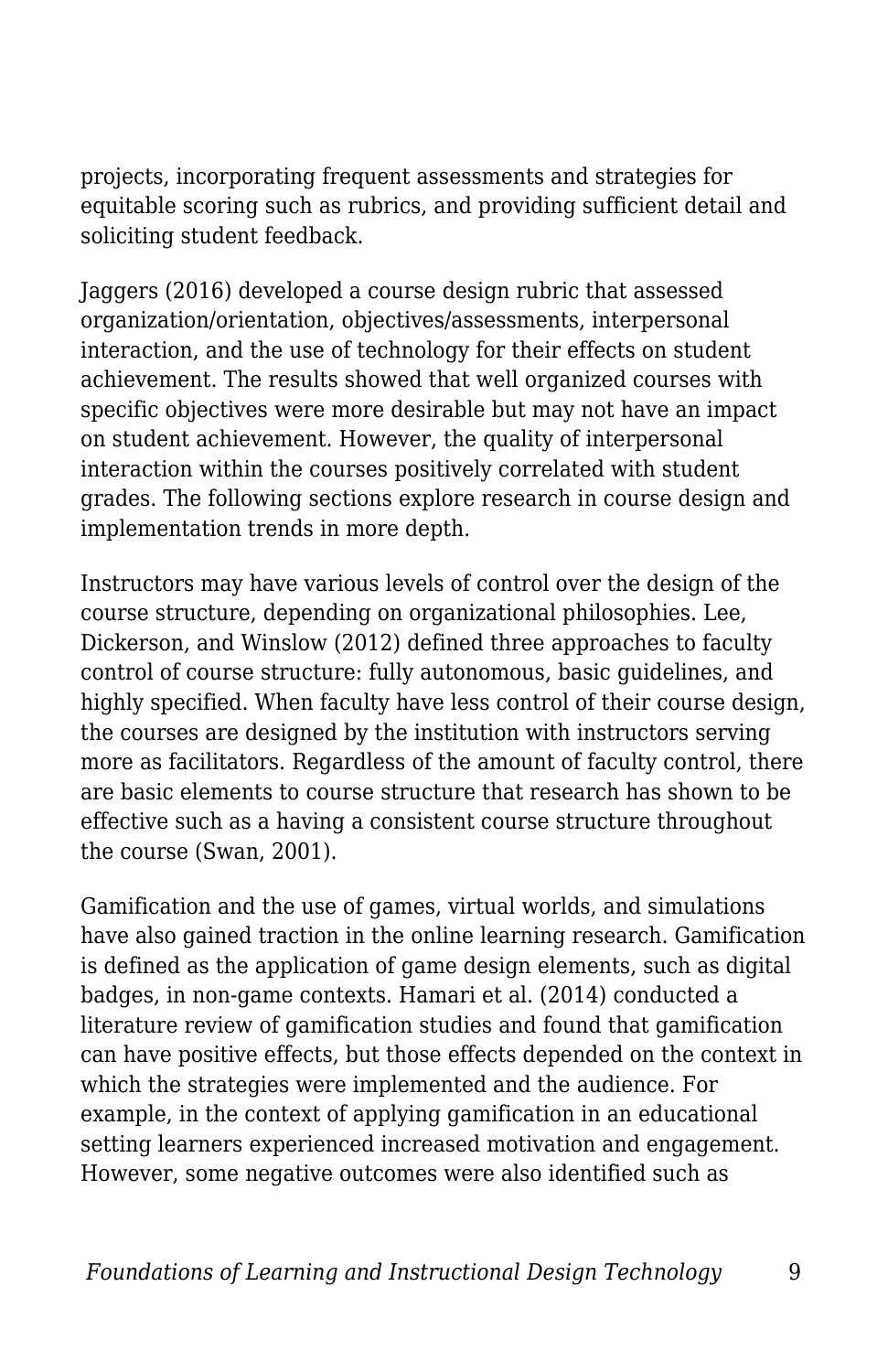increased levels of competition. However, in areas such as health and exercise increased levels of competition may not be considered a negative outcome. Similarly, the different qualities of the users may also have effects on levels of motivation and engagements. Merchant et al. (2014) conducted a meta-analysis to examine the effects of games, virtual worlds, and simulations as instructional methods. The results showed that students had higher learning gains with games over virtual worlds and simulations. More recently, Clark et al. (2016) found similar results when investigating the literature for effects of games on learning outcomes. The effectiveness of the content delivery method depends on the effectiveness of the design of the instruction and the suitability of the method for the context of instruction.

Assessment affects how learners approach learning and the content as well as how learners engage with one another and the instructor (Kolomitro & MacKenzie, 2017). Students access course content based upon the belief that the course will help them learn and have better outcomes (Murray, Perez, Geist, & Hedrick, 2012). Therefore the design of online assessments should promote active learning and ensure that success depends on retaining course content. Martin and Ndoye (2016) examined learner-centered assessment in online learning and how instructors can use learning analytics to improve the design and delivery of instruction to make it more meaningful. They demonstrated several data analytic techniques that instructors can apply to provide feedback to students and to make informed datadriven decisions during instruction as opposed to after instruction. Applying such techniques can increase retention of online students.

#### **Interaction, Collaboration, and Engagement**

Transactional distance theory defined the feeling of isolation or psychological distance that online learners often experience (Moore, 1989). To lessen transactional distance, Moore defined three types of interaction: (a) learner-to-learner, (b) learner-to-instructor, and (c) learner-to-content to guide faculty to create quality distance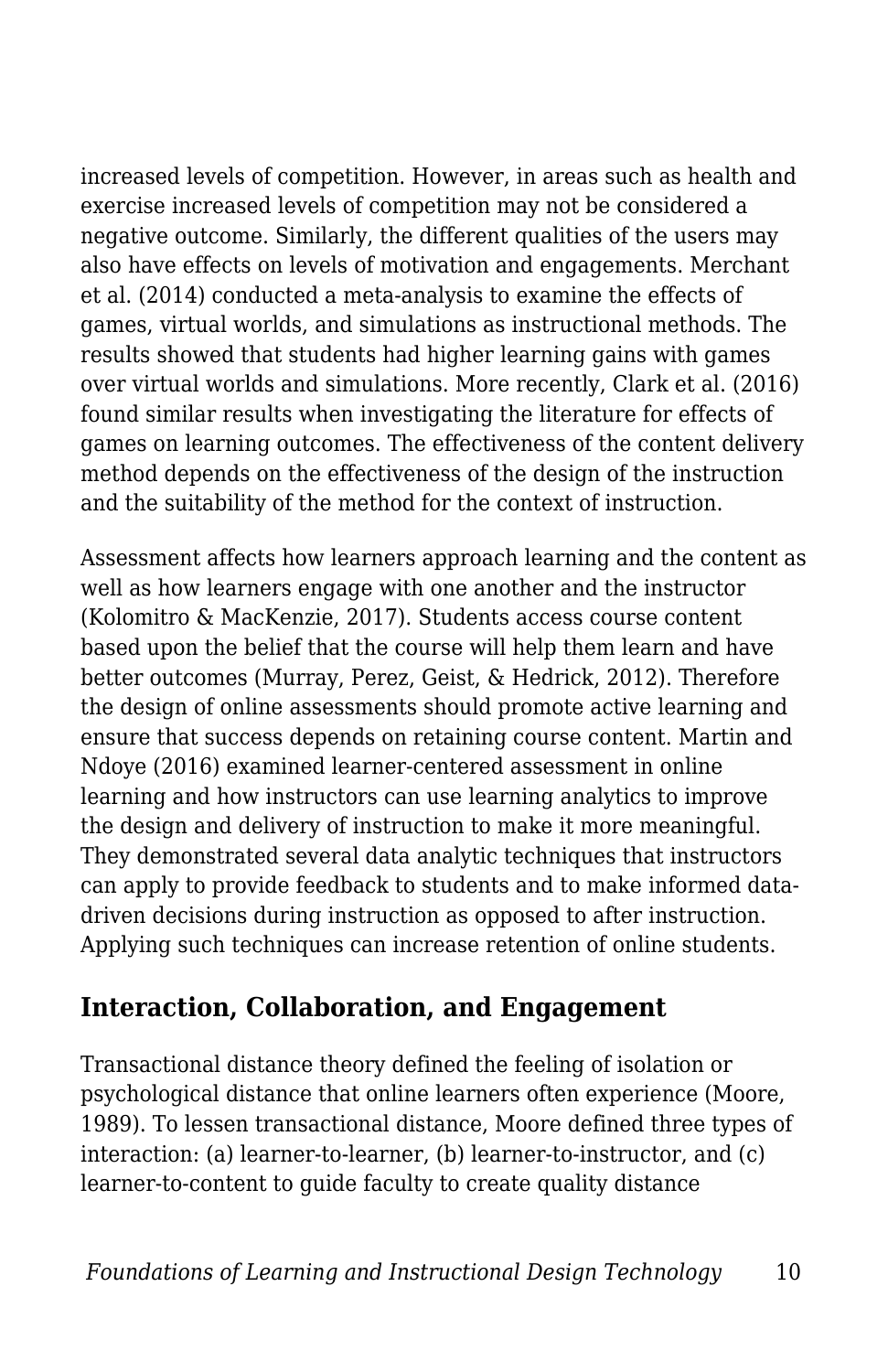education experiences. Bernard et al. (2009) conducted a metaanalysis on 74 distance education studies on the effects of Moore's three types of interaction and found support for their importance for achievement.

The Community of Inquiry framework built upon these types of interaction and defined a quality education experience for an online learner in terms of three overlapping presences: cognitive, social, and teaching (Garrison, Anderson, & Archer, 1999). However, the Community of Inquiry framework's ability to create deep and meaningful learning experiences has come into question because much of the research used self-reporting, achievement, and perception measures (Rourke and Kanuka, 2009; Annand, 2011).

Another research lens used to address online learner isolation is learner engagement. Engagement in any learning is important. However in online learning engagement is more important because online learners have fewer chances to interact with each other, the instructor, and the institution. Chickering and Gamson (1987) proposed a framework composed of seven principles of good practices to ensure students' engagement. These principles established high standards for face-to-face courses but can be applied to the design and implementation of online courses in order to increase engagement. The table below lists the principles of engagement proposed by Chickering and Gamson and the comparative principles for effective online teaching proposed by Graham et al., (2001).

**Table 6.** Principles of Engagement

| <b>Seven Principles of</b>   | <b>Seven Principles of Effective</b> |
|------------------------------|--------------------------------------|
| Engagement,                  | <b>Online Teaching,</b>              |
| <b>Chickering and Gamson</b> | Graham, Cagiltay, Lim, Craner, &     |
| (1987)                       | <b>Duffy (2001)</b>                  |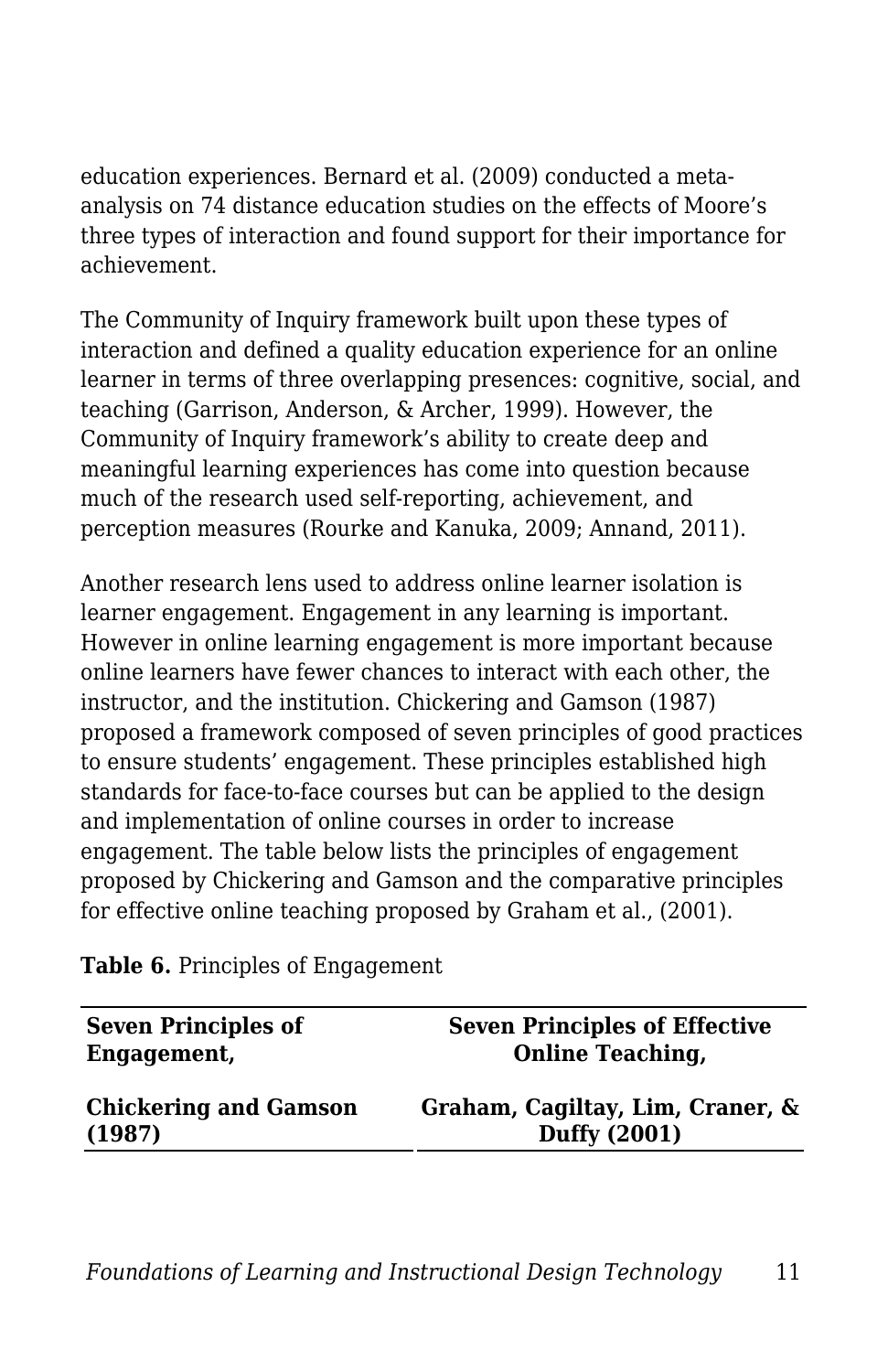| Increases the contact between<br>student and faculty             | Provides clear interaction<br>expectations                                                            |
|------------------------------------------------------------------|-------------------------------------------------------------------------------------------------------|
| Provides opportunities for<br>students to work in<br>cooperation | Facilitates meaningful cooperation<br>through well-designed assignments                               |
| Encourages students to use<br>active learning strategies         | Requires course project<br>presentations                                                              |
| Provides timely feedback on<br>students' academic<br>progression | Provides information and<br>acknowledgment feedback                                                   |
| Requires students to spend<br>quality time on academic tasks     | Uses deadlines and milestones to<br>keep students on track                                            |
| Communicates high<br>expectations                                | Creates challenging tasks and case<br>studies, and communicates positive<br>feedback for quality work |
| Addresses different learner<br>needs in the learning process     | Allows students to choose topics for<br>assessments in order to incorporate<br>diverse views          |

More recently, Dixon (2010) created and validated a scale to measure online learner engagement. The instrument was used to survey 186 online learners from six different campuses. Results showed that multiple communication channels or meaningful and multiple ways of interaction may result in higher learner engagement. However, more research should be conducted to validate these results.

Research on all of these frameworks echo the importance of collaborative or cooperative learning. Borokhovski et al. (2012) conducted a follow-up study to the Bernard (2009) meta-analysis investigating the effects of online collaborative learning on achievement. The results indicated that collaborative learning activities had higher effects on student achievement. Conversely, Oyarzun and Morrison (2013) conducted a quasi-experimental study investigating the effects of cooperative online learning on achievement and found no significant difference in achievement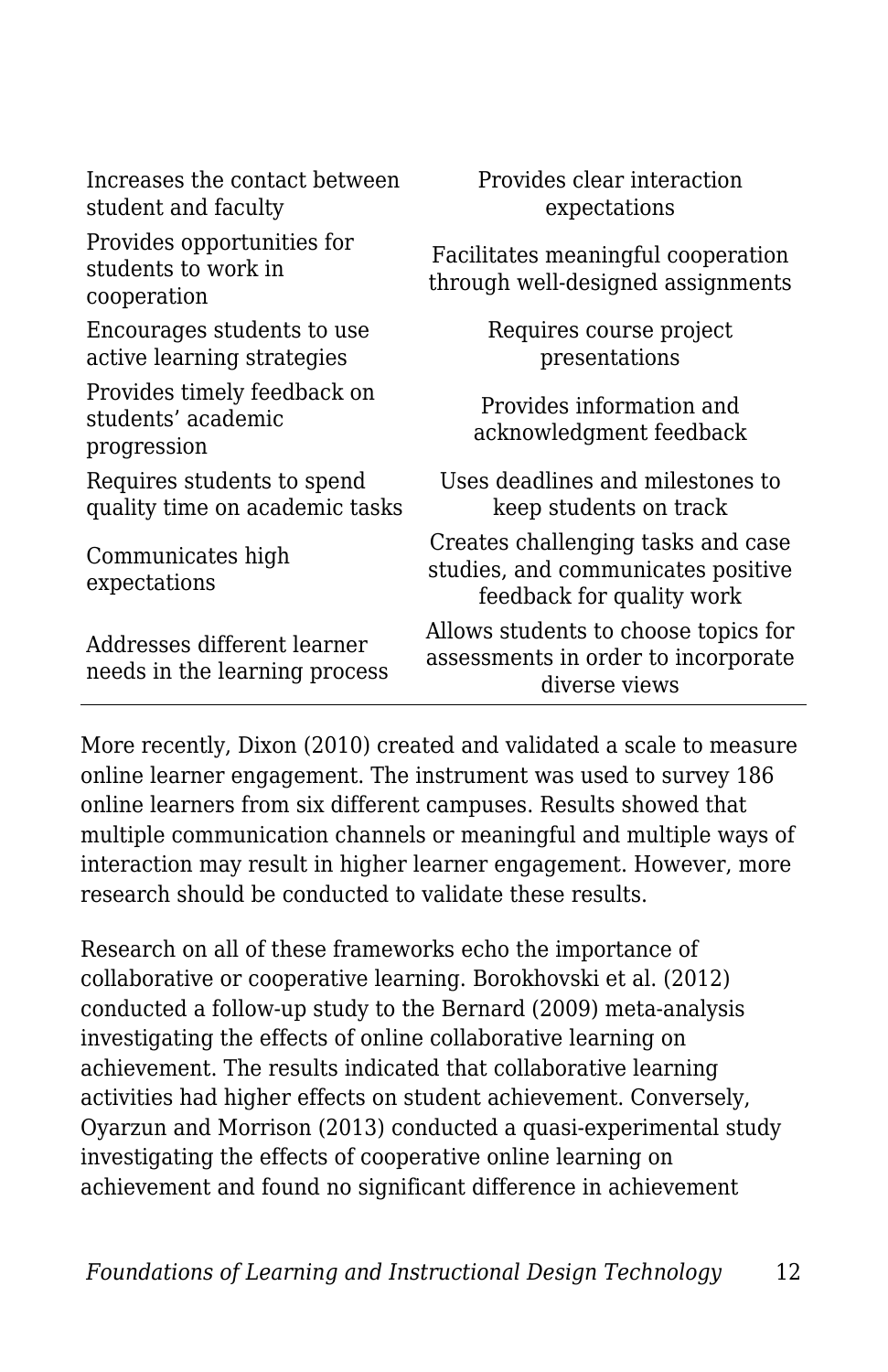between students who completed the assignment individually or cooperatively. However, more experimental research is needed to validate the effects of collaborative learning and to identify effective methods of online collaborative learning.

#### **Course Implementation**

Muilenburg and Berge (2007) identified several issues related to online learning implementation from the student perspective, including course materials that are not always delivered on time, instructors not knowing how to teach online, lack of timely feedback, and lack of access to instructor. Three of these deal specifically with instructor immediacy or responsiveness. Bodie and Michel (2014) conducted an experimental study manipulating immediacy strategies for 576 participants in an introductory psychology course. Results revealed that learners in the high immediacy group showed greater learning gains and retention. Martin, Wang and Sadaf (2017) investigated the effects of 12 different facilitation strategies on instructor presence, connection, learning, and engagement. They found that students perceived timely response to questions and feedback on assignments from instructors helpful. It was also noted that instructors' use of video aided in building a connection with the instructor. Timeliness and immediacy are common themes in the research. Again, more experimental research should be conducted to identify specific strategies for faculty.

In addition, Oncu and Cankir (2011) identified four main research goals for course design and implementation to address achievement, engagement, and retention issues in online learning. The four goals are (1) learner engagement & collaboration, (2) effective facilitation, (3) assessment techniques, and (4) designing faculty development. They further recommended that experimental research be conducted to identify effective practices in these areas. Thus, there are many frameworks and principles for effective design and implementation of online learning, but there is still a lack of research validating many of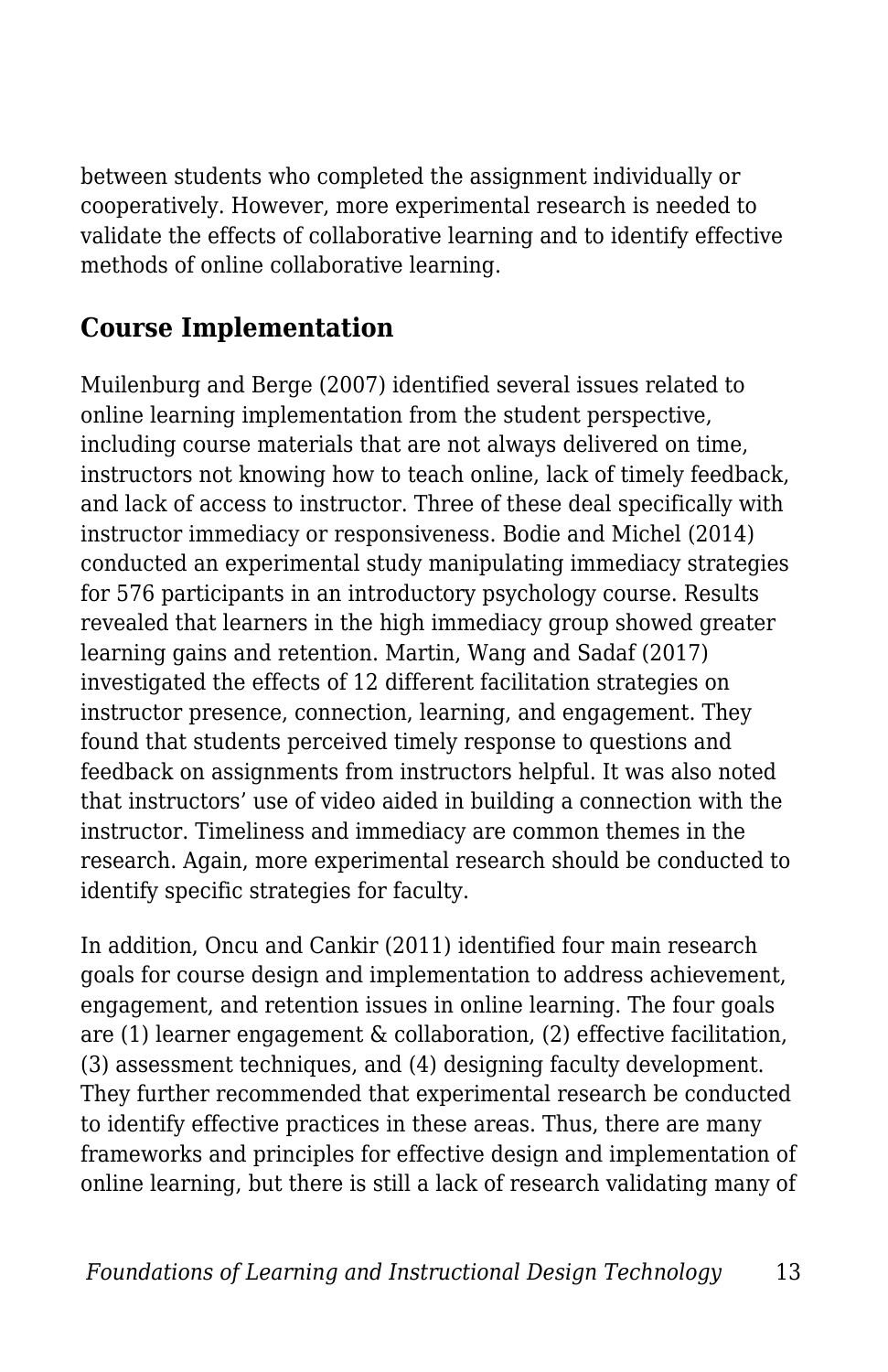these ideas or providing effective cases.

# **Faculty and Learner Support**

## **Faculty Support**

Several universities who offer online courses are providing online course planning and development support and technology support to their faculty, along with institutional support.

Online teaching can be very demanding on faculty. A recent study found that online teaching demanded 14% more time than traditional teaching and fluctuated considerably during times of advising and assessment (Tomei, 2006). With the spread of online teaching practices in higher education, many academic staff are faced with technological and pedagogical demands that require skills they don't necessarily possess (Weaver, Robbie, & Borland, 2008). The quality of online programs depends upon the pedagogical practices of online teachers; therefore, faculty support in online programs is very important (Baran & Correia, 2014).

Some believe that the success of online teaching depends upon the support of faculty on three main levels: teaching, community, and organization (Baran & Correia, 2014). The teaching level includes assistance with technology, pedagogy, and content through workshops, training programs, and one-on-one assistance. The challenge here is often the fact that academic staff find it hard to adapt to changes in their teaching or to allow someone else to tell them how to teach. Therefore individuals who design online programs need to first establish themselves as experts and to be viewed as such by faculty (Weaver, Robbie & Borland, 2008).

The community level includes collegial learning groups, peer support programs, peer observation, peer evaluation, and mentoring programs. Some have highlighted the importance of creating a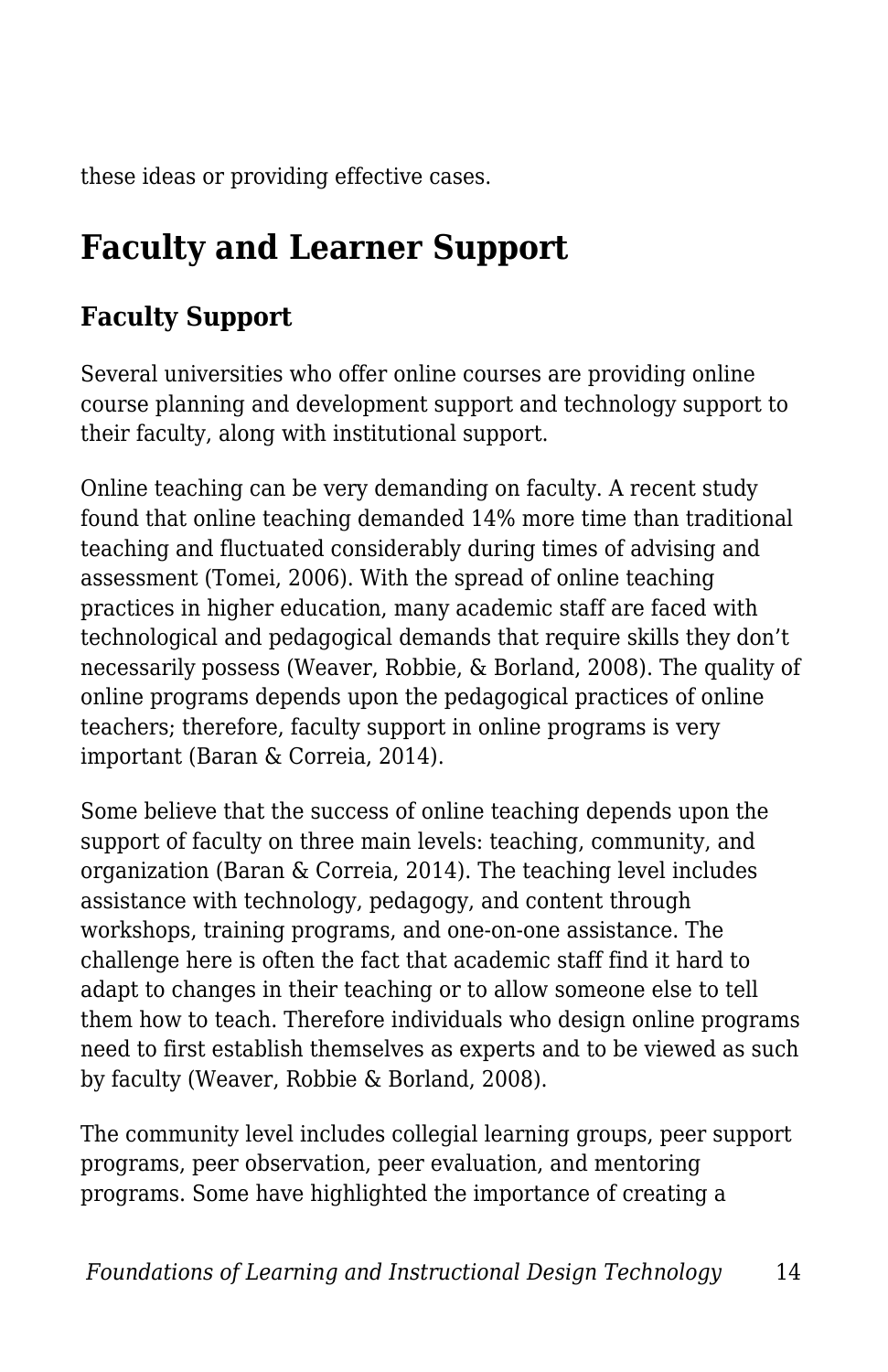supportive community for online instructors who often feel isolated (Eib & Miller, 2006). Building learning communities and communities of practice for online teachers as well as providing opportunities for students and online faculty helps combat feelings of isolation (Eib & Miller, 2006; Top, 2012).

The institutional level of support consists of rewards and recognition and the promotion of a positive organizational culture towards online education (Baran & Correia, 2014, p. 97). Institutional support is seen as supremely important (Baran & Correia, 2014; Weaver, Robbie & Borland, 2008). On one hand, if the deans and department heads do not support online teaching, the faculty who does may feel marginalized, unsupported within their discipline, and isolated. On the other hand, if upper management adopts online teaching and pushes for too many changes too quickly, planned implementation and adequate training can be grossly neglected, resulting in dissatisfaction among academic staff (Weaver, Robbie & Borland, 2008).

#### **Learner Support**

Online education is supported by technology-assisted methods of communication, instruction, and assessment. The methods of communication in online learning are very important since feedback given to students depends on them. For some students, synchronous communication helps with receiving direct feedback; whereas, for others, asynchronous communication methods allow for more control on the part of the students to process feedback and respond at their own pace (Gold, 2004). Some have stressed the importance of not simply creating online interaction but rather developing high quality technology-assisted communication to promote student outcomes (Gold, 2004). Students report that the most common negative aspects of online classes are technology problems and feeling lost in cyberspace. On the other hand, they appreciate the flexibility of online classes and find instructor availability and a sense of community to be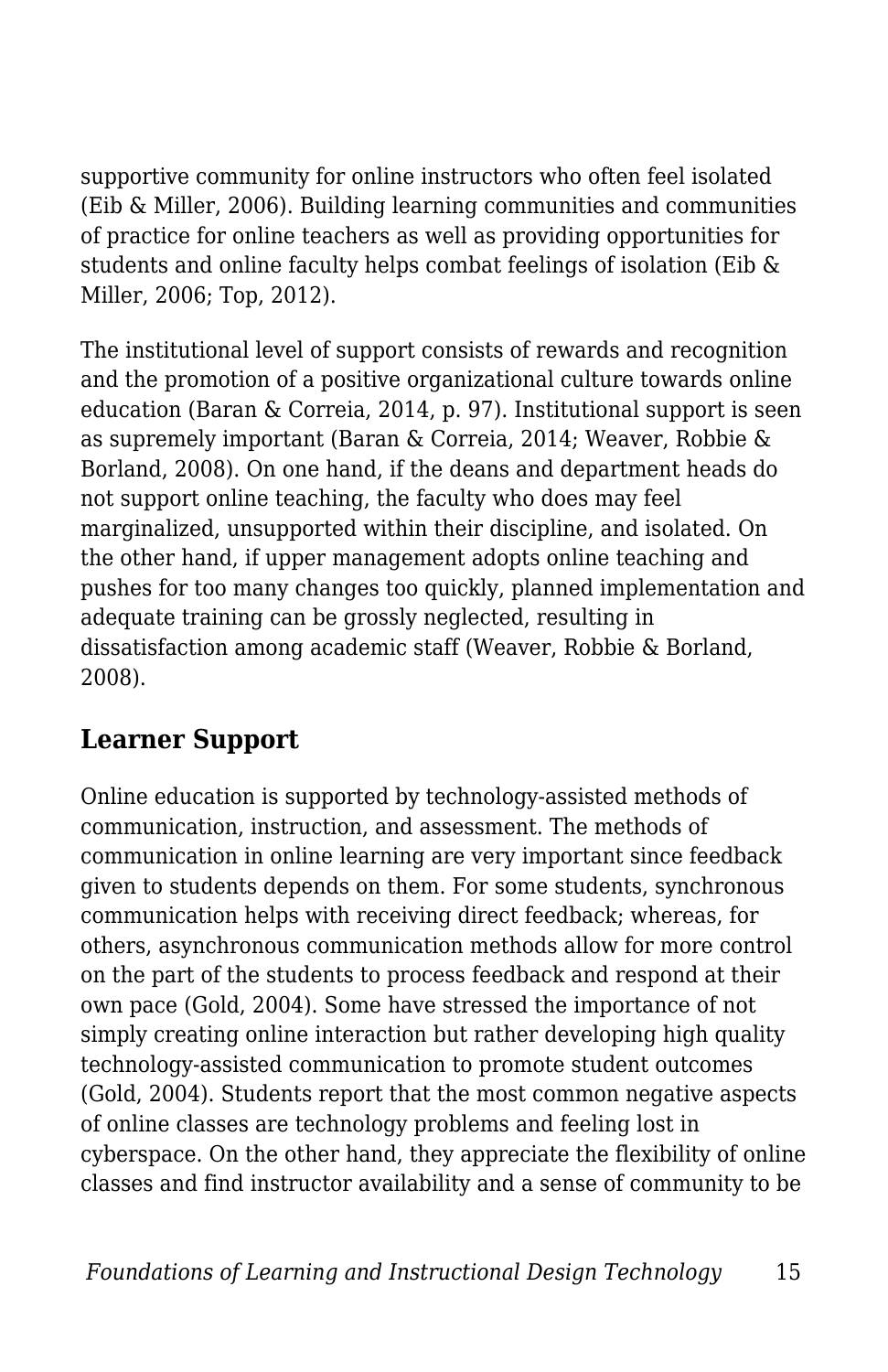positive aspects of online learning (El Mansour & Mupinga, 2007).

Community building in online classes has received more attention in recent years. Social presence refers to "the strength of the social relationships and emotional connection among the members of a class or learning community" (Rubin, 2013, p. 119). On an individual level, social presence refers to how involved and engaged each individual student is in the community, and his or her motivation and drive to share, interact, and learn from others. On a community level, social presence refers to the shared sense of belonging of the students in the classroom. Teachers can influence social presence by designing group assignments, creating discussion forums, rewarding community building behaviors and modeling openness and sharing (Rubin, 2013). Teacher presence refers to designing learning experiences, guiding and leading students' work, providing feedback, and facilitating interaction and community building (Rubin, 2013).

Technology characteristics in online learning are important considerations. Some have suggested that interface design, function, and medium richness play a key role in student satisfaction. The medium should accommodate both synchronous and asynchronous communication and the interface should be appealing, well structured, easy to use, allow for different media such as text, graphics, and audio and video messages, and have the capability of providing prompt feedback to students (Volery & Lord, 2000). Ice, Curtis, Lunt and Curran (2010), Merry and Orsmond (2007) and Philips and Wells (2007) found that students responded positively to audio feedback.

Within the context of learner support, providing accommodations and support for students with disabilities is also an important consideration in online education. In particular, for students with cognitive impairments, navigating an online course can be particularly challenging, as existing platforms typically do not support such learners (Grabinger, Aplin & Ponnappa-Brenner, 2008).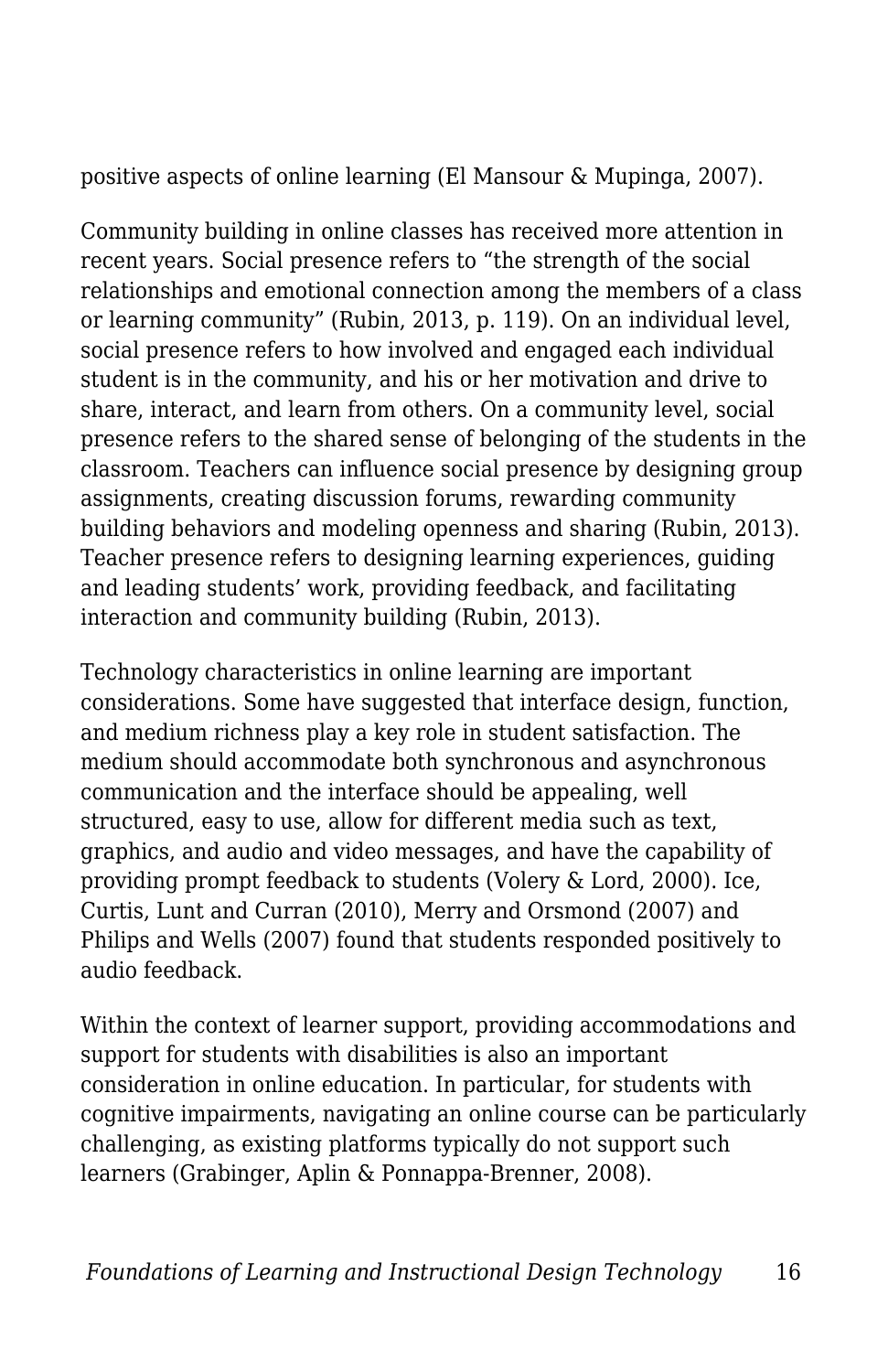# **Trends/ Future Directions of Online Learning**

Online learning is bringing about constant change. Smith (2014) in the Educational Technology magazine identified 10 online learning trends to watch. Though this was listed in 2014, these are still trends to consider: (1) big data, (2) gamification, (3) personalization, (4) mlearning, (5) focus on return on investment, (6) APIs, (7) automation, (8) augmented learning, (9) corporate MOOCs, and (10) rise of cloud LMS. In 2017, Friedman (2017) identified the following five online learning trends to watch in 2017: (1) greater emphasis on nontraditional credentials, (2) increased use of big data to measure student performance, (3) greater incorporation of artificial intelligence into classes, (4) growth of nonprofit online programs, and (5) online degrees in surprising and specialized disciplines. It is important for educators to keep up with these changing trends to better prepare students.

## **Additional Resources**

| <b>American Journal of Distance</b><br><b>Education</b>                                      | https://edtechbooks.org/-Ce |
|----------------------------------------------------------------------------------------------|-----------------------------|
| Distance Education: An International<br>Journal [https://edtechbooks.org/-eq]                | https://edtechbooks.org/-eq |
| Distance Learning Magazine<br>[https://edtechbooks.org/-mD]                                  | https://edtechbooks.org/-mD |
| <b>European Journal of Open and</b><br>Distance Learning (EURDL)<br>[http://www.eurodl.org/] | http://www.eurodl.org/      |

**Table 7.** Journals focusing on Online Learning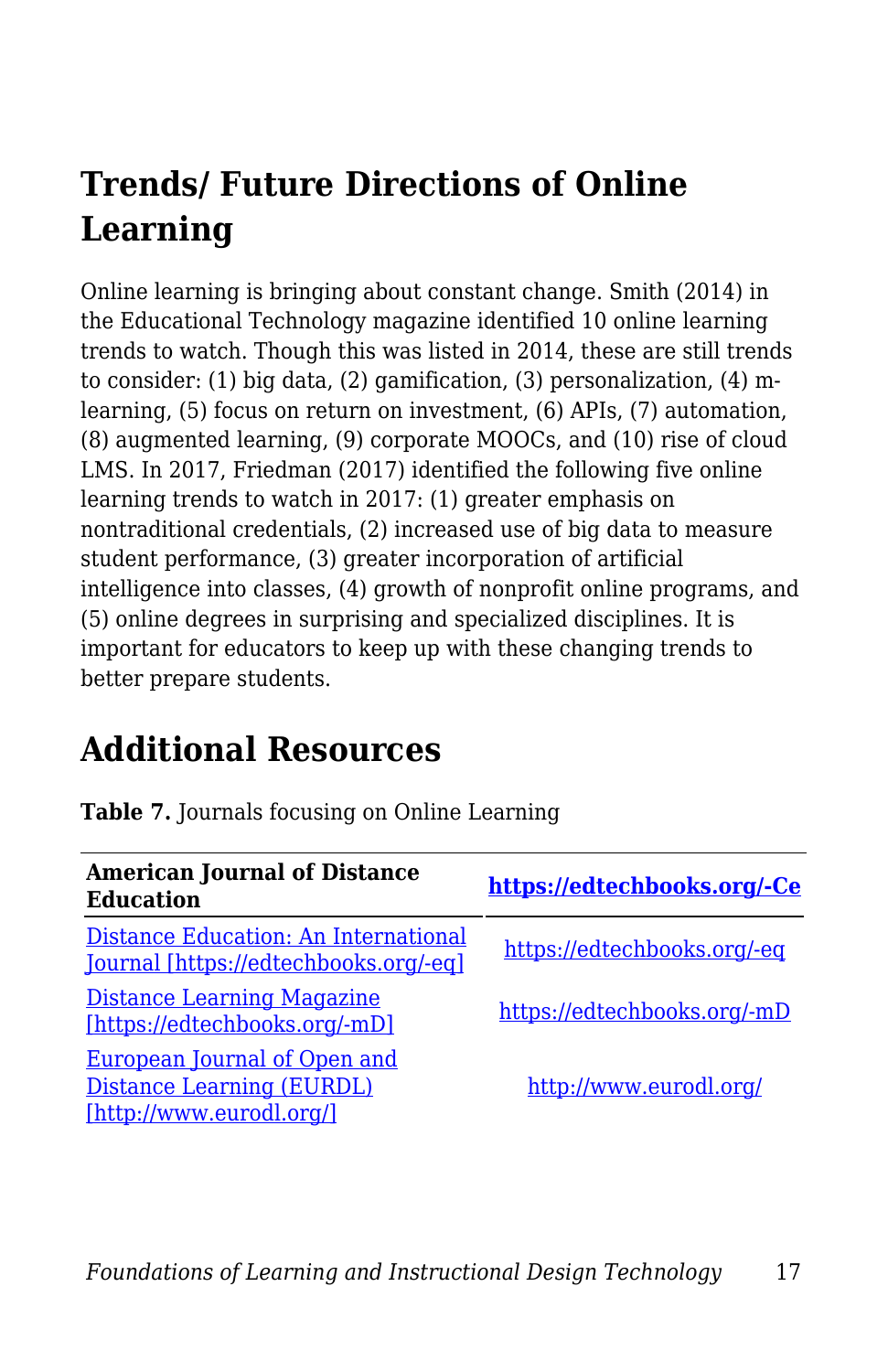[International Journal of Instructional](http://www.itdl.org/index.htm) [Technology & Distance Learning](http://www.itdl.org/index.htm) [\[http://www.itdl.org/index.htm\]](http://www.itdl.org/index.htm)

[International Journal on E-Learning](http://www.aace.org/pubs/ijel/default.htm) [\[https://edtechbooks.org/-oa\]](http://www.aace.org/pubs/ijel/default.htm) [https://edtechbooks.org/-oa](http://www.aace.org/pubs/ijel/default.htm)

[International Journal of Online](http://www.igi-global.com/journal/international-journal-online-pedagogy-course/1183) [Pedagogy and Course Design](http://www.igi-global.com/journal/international-journal-online-pedagogy-course/1183) [\[https://edtechbooks.org/-BV\]](http://www.igi-global.com/journal/international-journal-online-pedagogy-course/1183)

[International Review of Research in](http://www.irrodl.org/) [Open and Distance Learning](http://www.irrodl.org/) [\(IRRODL\) \[http://www.irrodl.org/\]](http://www.irrodl.org/)

[Journal of Distance Education](http://www.jofde.ca/index.php/jde) [\[https://edtechbooks.org/-VD\]](http://www.jofde.ca/index.php/jde) [https://edtechbooks.org/-VD](http://www.jofde.ca/index.php/jde)

[Journal of Interactive Online Learning](http://www.ncolr.org/jiol/) [\[http://www.ncolr.org/jiol/\]](http://www.ncolr.org/jiol/) <http://www.ncolr.org/jiol/>

Online Journal of Distance Learning Administration bistance Ecarning [https://edtechbooks.org/-xe](http://www.westga.edu/~distance/ojdla/browsearticles.php)

Online Learning Journal (OLJ) [https://edtechbooks.org/-pk](https://onlinelearningconsortium.org/read/online-learning-journal/)

[Open Learning: The Journal of Open](http://www.tandf.co.uk/journals/carfax/02680513.html) [and Distance Learning](http://www.tandf.co.uk/journals/carfax/02680513.html) [\[https://edtechbooks.org/-Ku\]](http://www.tandf.co.uk/journals/carfax/02680513.html)

[Turkish Online Journal of Distance](http://tojde.anadolu.edu.tr/index.htm) [Education](http://tojde.anadolu.edu.tr/index.htm) [\[https://edtechbooks.org/-qd\]](http://tojde.anadolu.edu.tr/index.htm)

<http://www.itdl.org/index.htm>

[https://edtechbooks.org/-BV](http://www.igi-global.com/journal/international-journal-online-pedagogy-course/1183)

<http://www.irrodl.org/>

[https://edtechbooks.org/-Ku](http://www.tandf.co.uk/journals/carfax/02680513.html)

[https://edtechbooks.org/-qd](http://tojde.anadolu.edu.tr/index.htm)

#### **Application Exercises**

- What are the strengths and weaknesses of synchronous and asynchronous online education?
- Describe at least 3 factors which have been shown to have a positive impact on distance learning.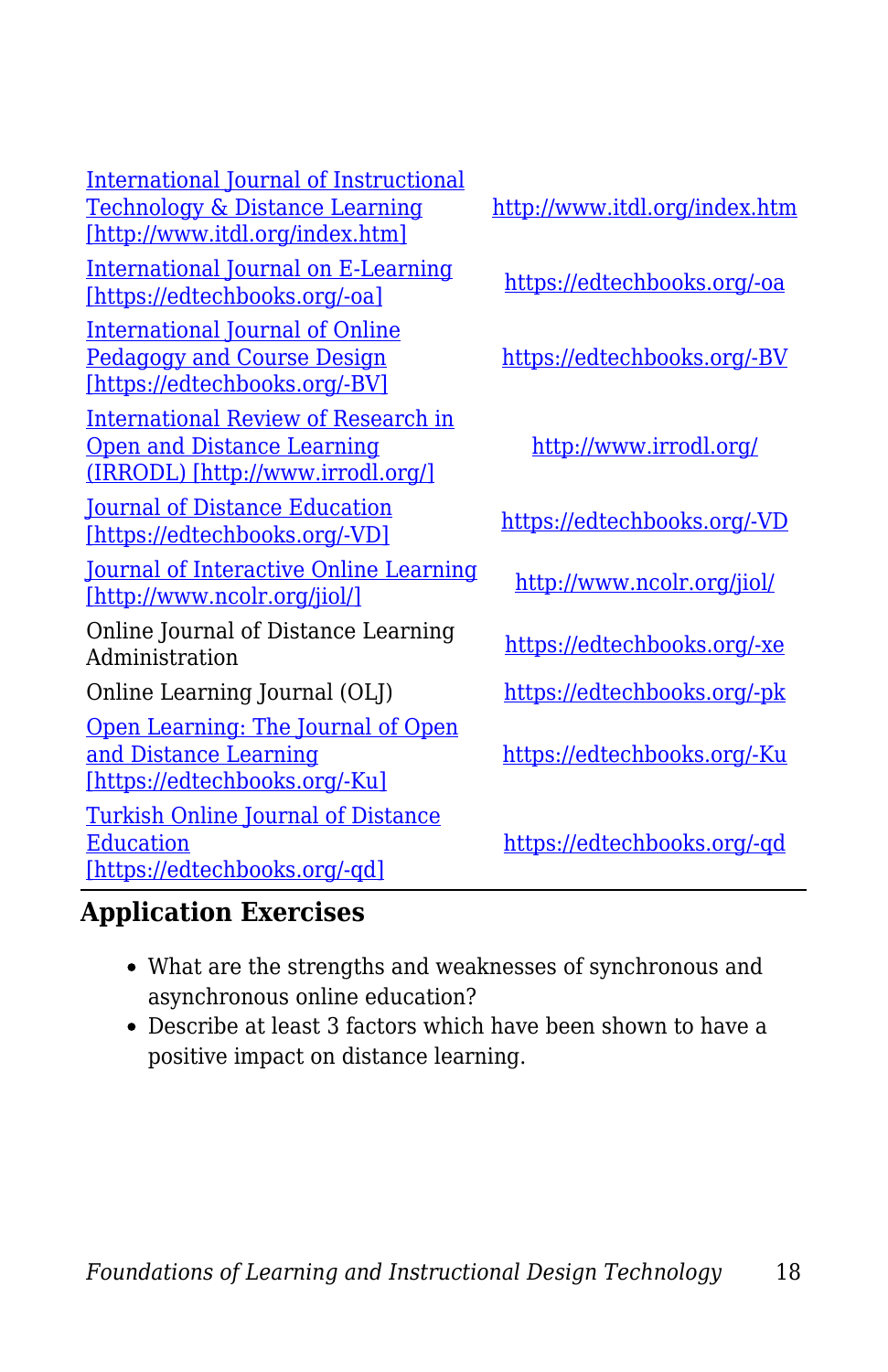## **References**

Baran, E. & Correia, A. P. (2014). A professional development framework for online teaching. Techtrends, 58, 96-102. doi:10.1007/s11528-014-0791-0.

Bodie, L. W., & Michel, M. B. (2014, June). An experimental study of instructor immediacy and cognitive learning in an online classroom. In Intelligent Environments (IE), 2014 International Conference on (pp. 265-272). IEEE.

Bolliger, D. U., & Wasilik, O. (2009). Factors influencing faculty satisfaction with online teaching and learning in higher education. Distance Education, 30(1), 103-116. doi:10.1080/01587910902845949

Borokhovski, E., Tamim, R., Bernard, R. M., Abrami, P. C., & Sokolovskaya, A. (2012). Are contextual and designed student–student interaction treatments equally effective in distance education?. Distance Education, 33(3), 311-329.

Clark, D. B., Tanner-Smith, E. E., & Killingsworth, S. S. (2016). Digital games, design, and learning: A systematic review and meta-analysis. Review of Educational Research, 86(1), 79-122.

Daniel, J. & Uvalic´-Trumbic´, S. (2013) A guide to quality in online learning. Retrieved online from [https://edtechbooks.org/-mP](http://www.chea.org/userfiles/uploads/A%20Guide%20to%20Quality%20in%20Online%20Learning.pdf)

Dixson, M. D. (2012). Creating effective student engagement in online courses: What do students find engaging?. Journal of the Scholarship of Teaching and Learning, 10(2), 1-13.

Eib, B. J., & Miller, P. (2006). Faculty development as community building–an approach to professional development that supports communities of practice for online teaching. International Review of Research in Open and Distance Learning, 7(2)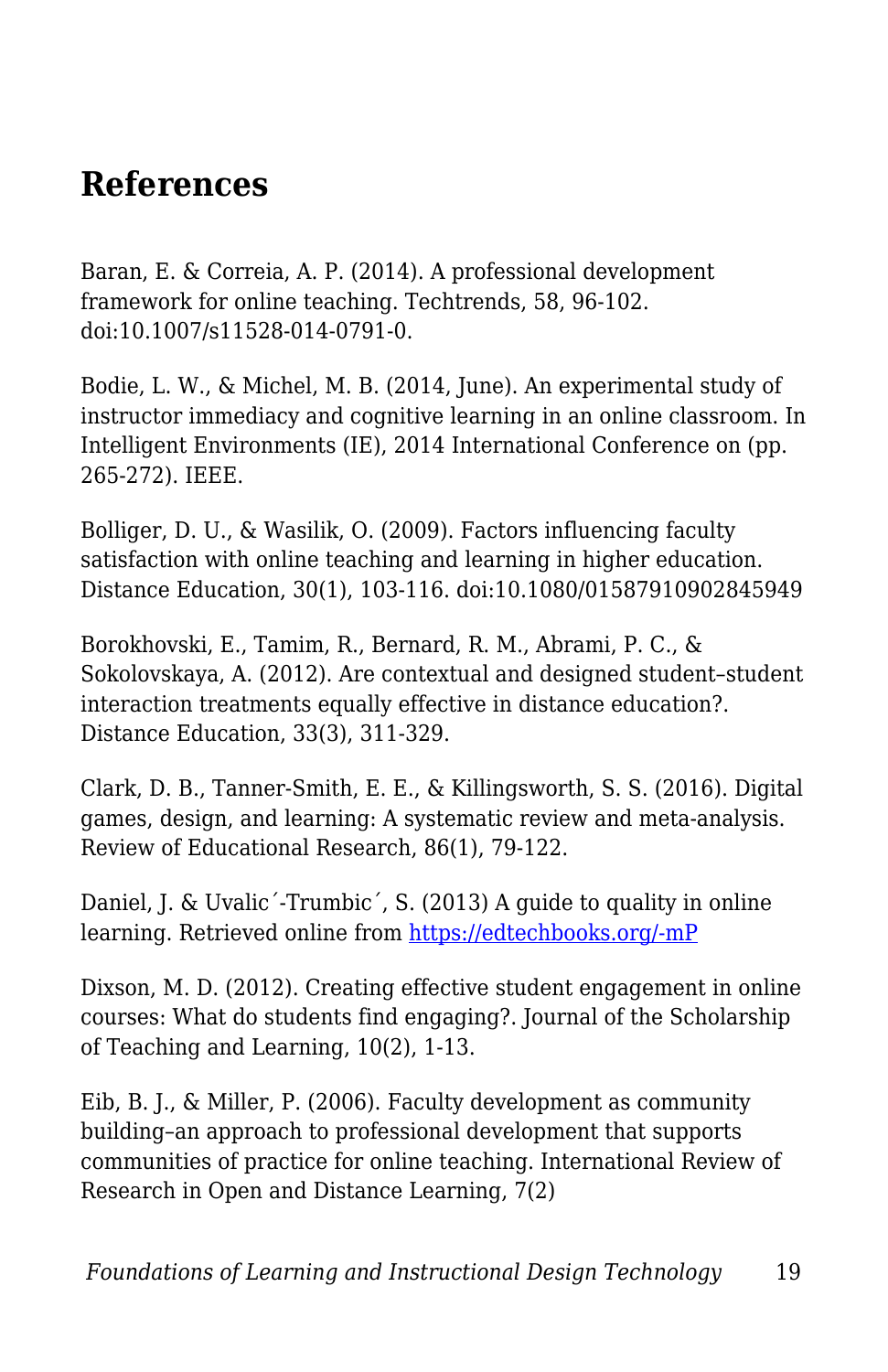Friedman, J. (2017). Five Online Education Trends to Watch in 2017. Retrieved online from [https://edtechbooks.org/-IB](https://www.usnews.com/higher-education/online-education/articles/2017-01-05/5-online-education-trends-to-expect-in-2017)

Garrison, D. R., Anderson, T., & Archer, W. (1999). Critical inquiry in a text-based environment: Computer conferencing in higher education. The internet and Higher Education, 2(2), 87-105.

Garza, R. L. (2009). Online education and organizational change. Community College Review, 37(1), 81-101.

Gaytan, J. (2015). Comparing faculty and student perceptions regarding factors that affect student retention in online education. American Journal of Distance Education, 29(1), 56-66.

Grabinger, R. S., Aplin, C., & Ponnappa-Brenner, G. (2008). Supporting learners with cognitive impairments in online environments. TechTrends, 52(1), 63-69.

Graham, C., Cagiltay, K., Lim, B. R., Craner, J., & Duffy, T. M. (2001). Seven principles of effective teaching: A practical lens for evaluating online courses. The Technology Source, 30(5), 50.

Greener, S. L. (2008).Self-aware and self-directed: Student conceptions of blended learning. MERLOT Journal of Online Teaching and Learning. 4, 243-253.

Hamari, J., Koivisto, J., & Sarsa, H. (2014, January). Does gamification work?–a literature review of empirical studies on gamification. In System Sciences (HICSS), 2014 47th Hawaii International Conference on (pp. 3025-3034). IEEE.

Hiltz, S. R., Shea, P., & Kim, E. (2007). Using focus groups to study ALN faculty motivation. Journal of Asynchronous Learning Networks, 11(1), 110-124.

Hunt, D., Davis, K., Richardson, D., Hammock, G., Akins, M., & Russ,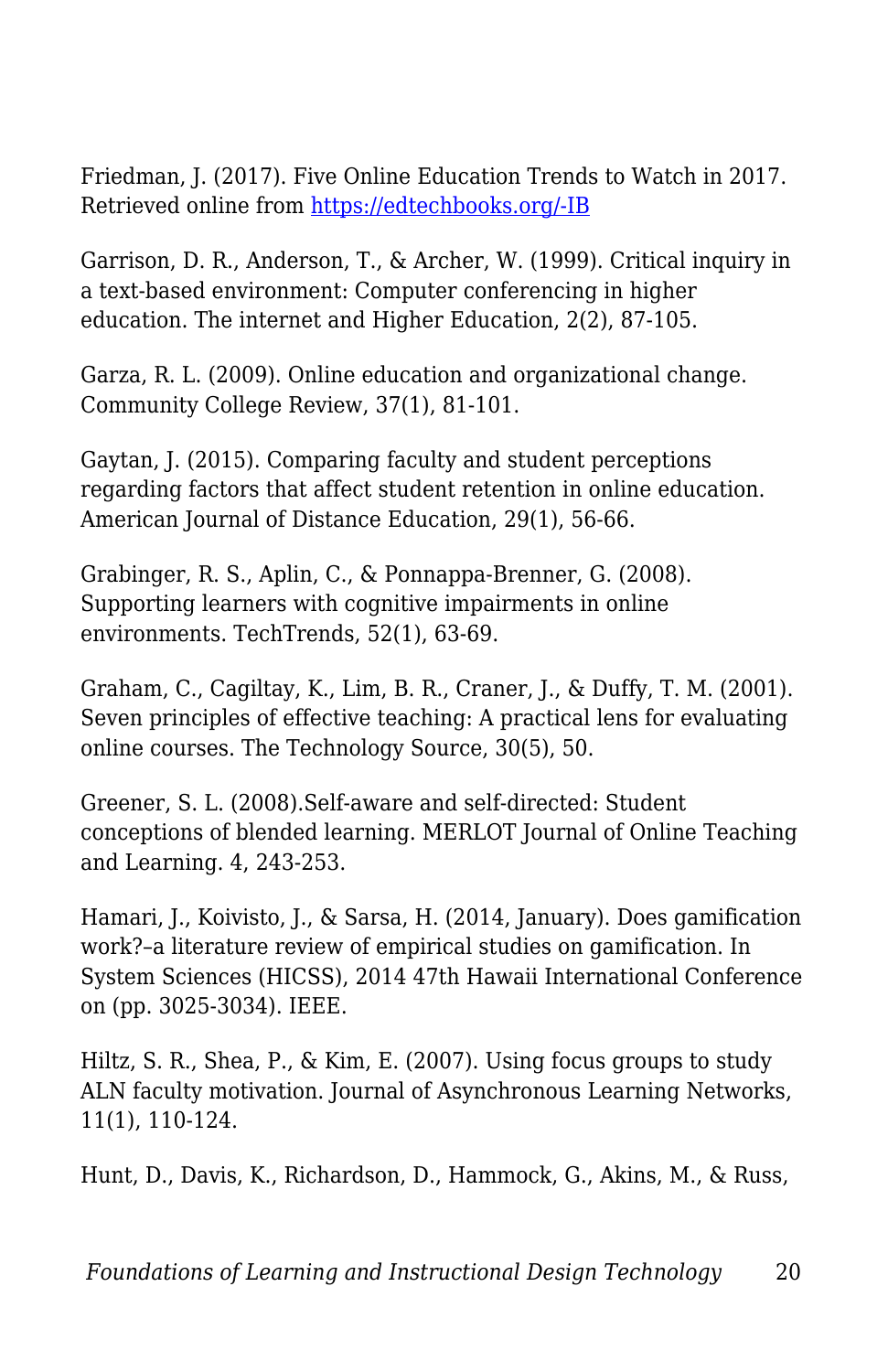L. (2014). It is (more) about the students: Faculty motivations and concerns regarding teaching online. Online Journal of Distance Learning Administration, 17(2).

Ice, P., Curtis, R., Phillips, P., & Wells, J. (2007). Using Asynchronous Audio Feedback to Enhance Teaching Presence and Students' Sense of Community. Journal of Asynchronous Learning Networks, 11(2), 3-25.

Karaman, S. (2011). Nurses' perceptions of online continuing education. BMC Medical Education, 11(1), 86.

Kolomitro, K., & MacKenzie, L. W. (2017). Using Assessment to Promote Deep and Active Learning in an Online Anatomy Course. The FASEB Journal, 31(1 Supplement), 584-2.

Lapointe, L., & Reisette, M. (2008). Belonging online: Students' perceptions of the value and efficacy of an online learning community. International Journal on E-Learning, 7, 641-665. <http://editlib.org/p/24419>

Leasure, A., Davis, L., & Thievon, S. (2000). Comparison of student outcomes and preferences in a traditional vs. world wide web-based baccalaureate nursing research course. Journal of Nursing Education, 39, 149-154

Lee, C. Y., Dickerson, J., & Winslow, J. (2012). An analysis of organizational approaches to online course structures. Online Journal of Distance Learning Administration, 15(1), n1.

Lieblein, E. (2000). Critical factors for successful delivery of online programs. Internet and Higher Education, 3(3), 161-174.

Lister, M. (2014). Trends in the design of e-learning and online learning. Journal of Online Learning and Teaching, 10(4), 671.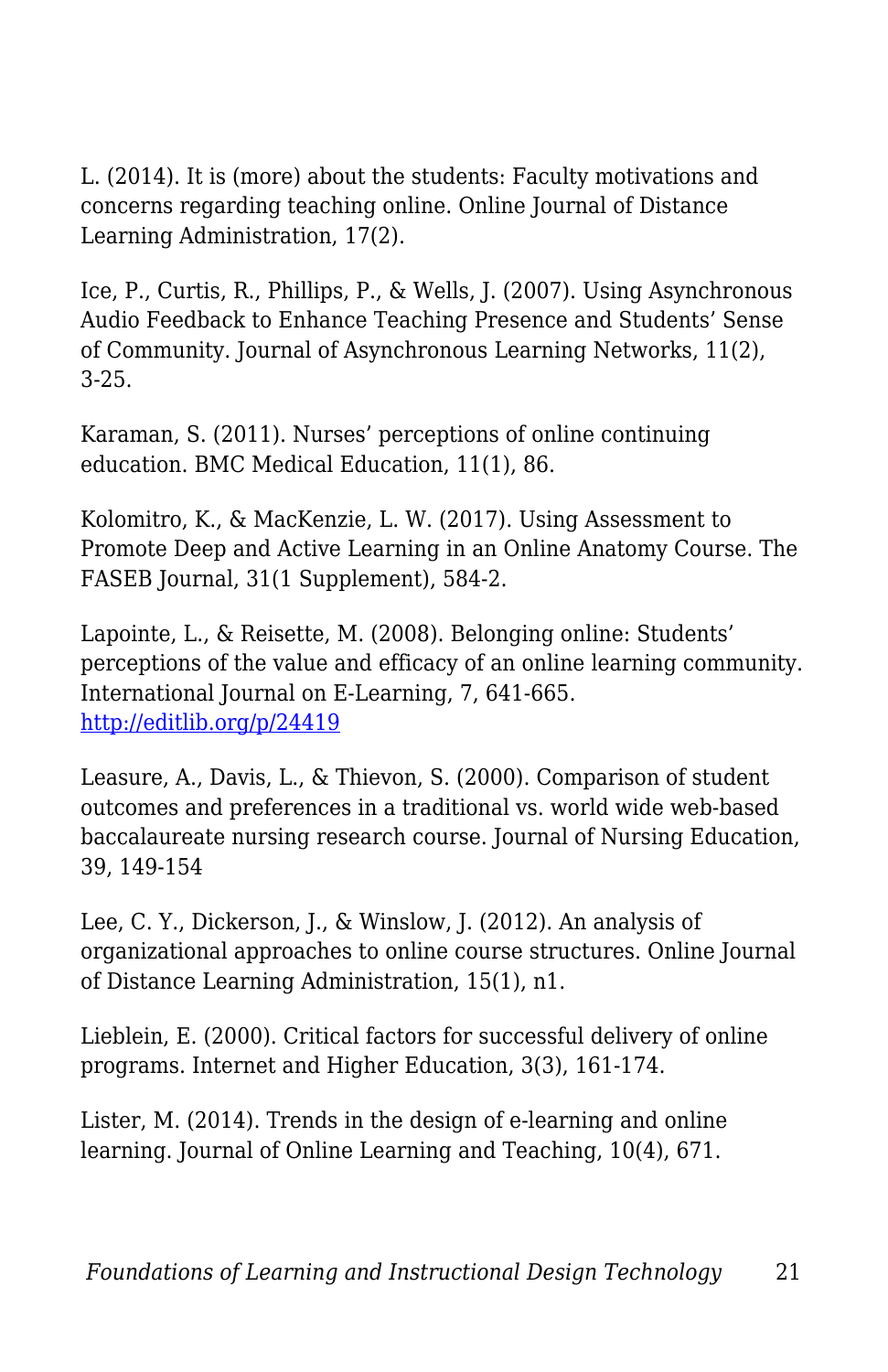Lunt, T., & Curran, J. (2010). 'Are you listening please?' The advantages of electronic audio feedback compared to written feedback. Assessment & Evaluation in Higher Education, 35(7), 759-769.

Mandernach, B. J., Hudson, S., & Wise, S. (2013). Where has the time gone? Faculty activities and time commitments in the online classroom. Journal of Educators Online, 10(2), n2.

[Martin, F., & Ndoye, A. \(2016\). \[https://edtechbooks.org/-iX\]](http://www.florencemartin.net/site2014/publications.html) Using learning analytics to assess student learning in online courses. Journal of University Teaching & Learning Practice, 13(3), 1-20.

Martin, F. & Parker, M.A. (2014). Use of Synchronous Virtual Classrooms: Why, Who and How? MERLOT Journal of Online Learning and Teaching, 10(2), 192-210.

Martin, F., Parker, M. A., & Deale, D. (2012). Examining the interactivity of synchronous virtual classrooms. The International Review of Research in Open and Distance Learning, 13(3), 227-260

Martin, F., Polly, D., Jokiaho, A., & May, B. (accepted). Global standards for enhancing quality in online learning. Quarterly Review of Distance Education.

Mayes, R., Luebeck, J., Ku, H. Y., Akarasriworn, C., & Korkmaz, Ö. (2011). Themes and strategies for transformative online instruction: A review of literature and practice. Quarterly Review of Distance Education, 12(3), 151.

Merchant, Z., Goetz, E. T., Cifuentes, L., Keeney-Kennicutt, W., & Davis, T. J. (2014). Effectiveness of virtual reality-based instruction on students' learning outcomes in K-12 and higher education: A metaanalysis. Computers & Education, 70, 29-40.

Merry, S., & Orsmond, P. (2007, June). Students' responses to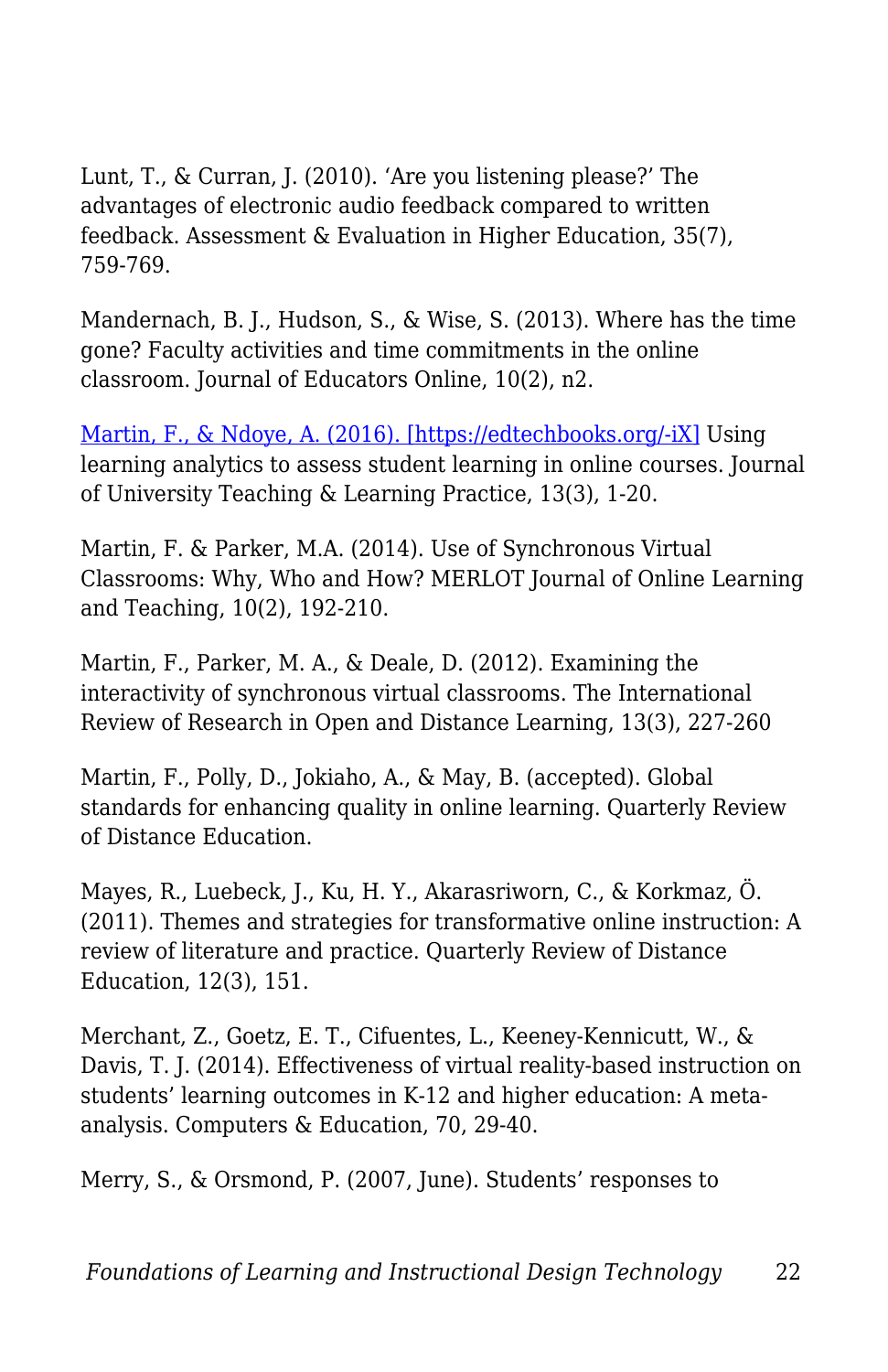academic feedback provided via mp3 audio files. Science Learning and Teaching Conference (pp. 19-20).

Meyer, K. A. (2003). Face-to-face versus threaded discussions: The role of time and higher order thinking. Journal of Asynchronous Learning Networks. 7, 55-65.

Muilenburg, L. Y., & Berge, Z. L. (2005). Student barriers to online learning: A factor analytic study. Distance education, 26(1), 29-48.

Murray, M., Perez, J., Geist, D. & Hedrick, A. (2012). Student interaction with online course content: Build it and they might come. Journal of Information Technology Education, 11, 125-139.

Oncu, S., & Cakir, H. (2011). Research in online learning environments: Priorities and methodologies. Computers & Education, 57(1), 1098-1108.

Orr, R., Williams, M. R., & Pennington, K. (2009). Institutional efforts to support faculty in online teaching. Innovative Higher Education, 34(4), 257.

Petrides, L. A. (2002). Web-based technologies for distributed (or distance) learning: Creating learning-centered educational experiences in the higher education classroom. International Journal of Instructional Media, 29(1), 69.

Poole, D. M. (2000). Student participation in a discussion-oriented online course: A case study. Journal of Rresearch on Ccomputing in Eeducation, 33(2), 162-177.

Rockwell, S. K., Schauer, J., Fritz, S., & Marx, D. B. (1999). Incentives and obstacles influencing higher education faculty and administrators to teach via distance. Faculty Publications: Agricultural Leadership, Education & Communication Department, 53.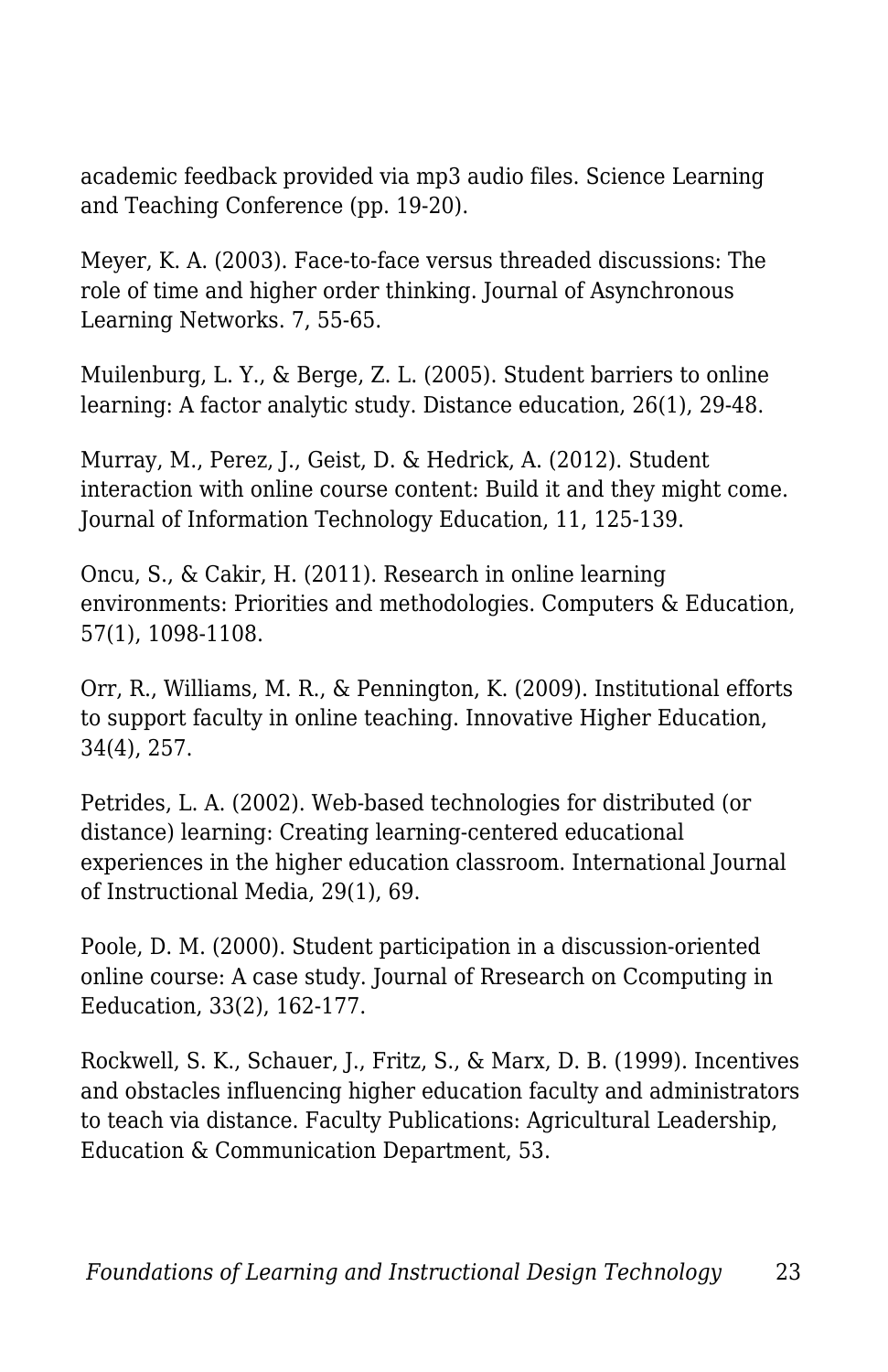Rubin, B. (2013). Measuring the community in online classes. Online Learning, 17(3).

Schrum, L. (2002). Oh, What Wonders You Will See–Distance Education Past, Present, and Future. Learning & Leading with Technology.

Schwartzman, R. (2007). Refining the question: How can online instruction maximize opportunities for all students? Communication Education, 56, 113-117. doi:10.1080/03634520601009728

Sellani, R. J., & Harrington, W. (2002). Addressing administrator/faculty conflict in an academic online environment. The Internet and Higher Education, 5(2), 131-145.

Shelton, K. (2011). A review of paradigms for evaluating the quality of online education programs. Online Journal of Distance Learning Administration, 14(1).

Smith, D.F. (2014). 10 Online Learning Trends to Watch in 2015. Retrieved online from [https://edtechbooks.org/-gG](http://www.edtechmagazine.com/higher/article/2014/12/10-online-learning-trends-watch-2015-infographic-0)

Swan, K. (2001). Virtual interaction: Design factors affecting student satisfaction and perceived learning in asynchronous online courses. Distance Education, 22(2), 306-331.

Tomei, L. A. (2006). The impact of online teaching on faculty load: Computing the ideal class size for online courses. Journal of Technology and Teacher Education, 14(3), 531-541.

Top, E. (2012). Blogging as a social medium in undergraduate courses: Sense of community best predictor of perceived learning. The Internet and Higher Education, 15(1), 24-28.

Volery, T., & Lord, D. (2000). Critical success factors in online education. International Journal of Educational Management, 14(5),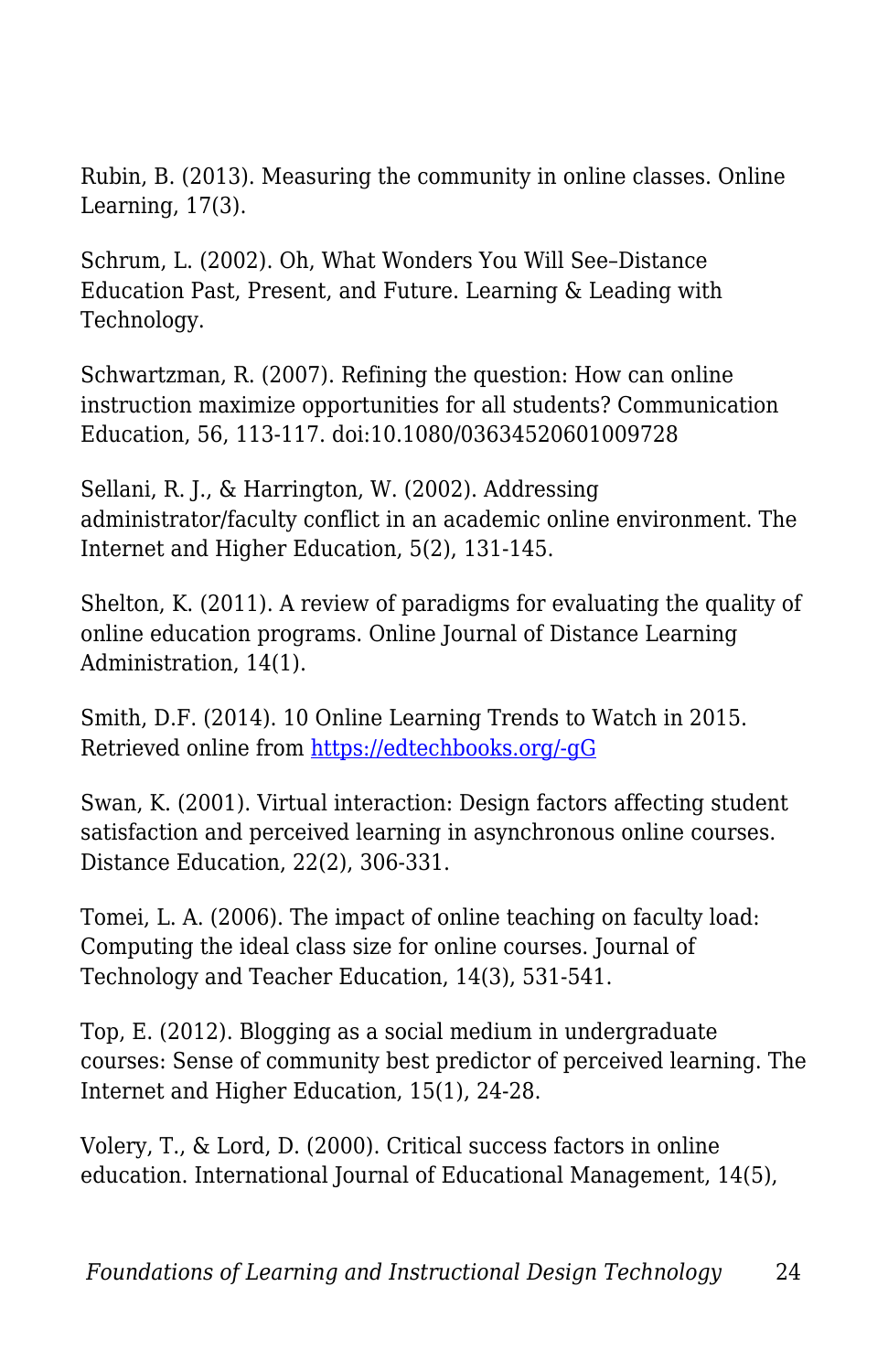#### 216-223.

Vonderwell, S. (2003). An examination of asynchronous communication experiences and perspectives of students in an online course: A case study. The Internet and Higher Education, 6(1), 77-90.

Weaver, D., Robbie, D., & Borland, R. (2008). The practitioner's model: Designing a professional development program for online teaching. International Journal on ELearning, 7(4), 759-774.

Woods Jr, R. H. (2002). How much communication is enough in online courses?–Exploring the relationship between frequency of instructorinitiated personal email and learners' perceptions of and participation in online learning. International Journal of Instructional Media, 29(4), 377.

Please complete this short survey to provide feedback on this chapter: <http://bit.ly/DistLearning>